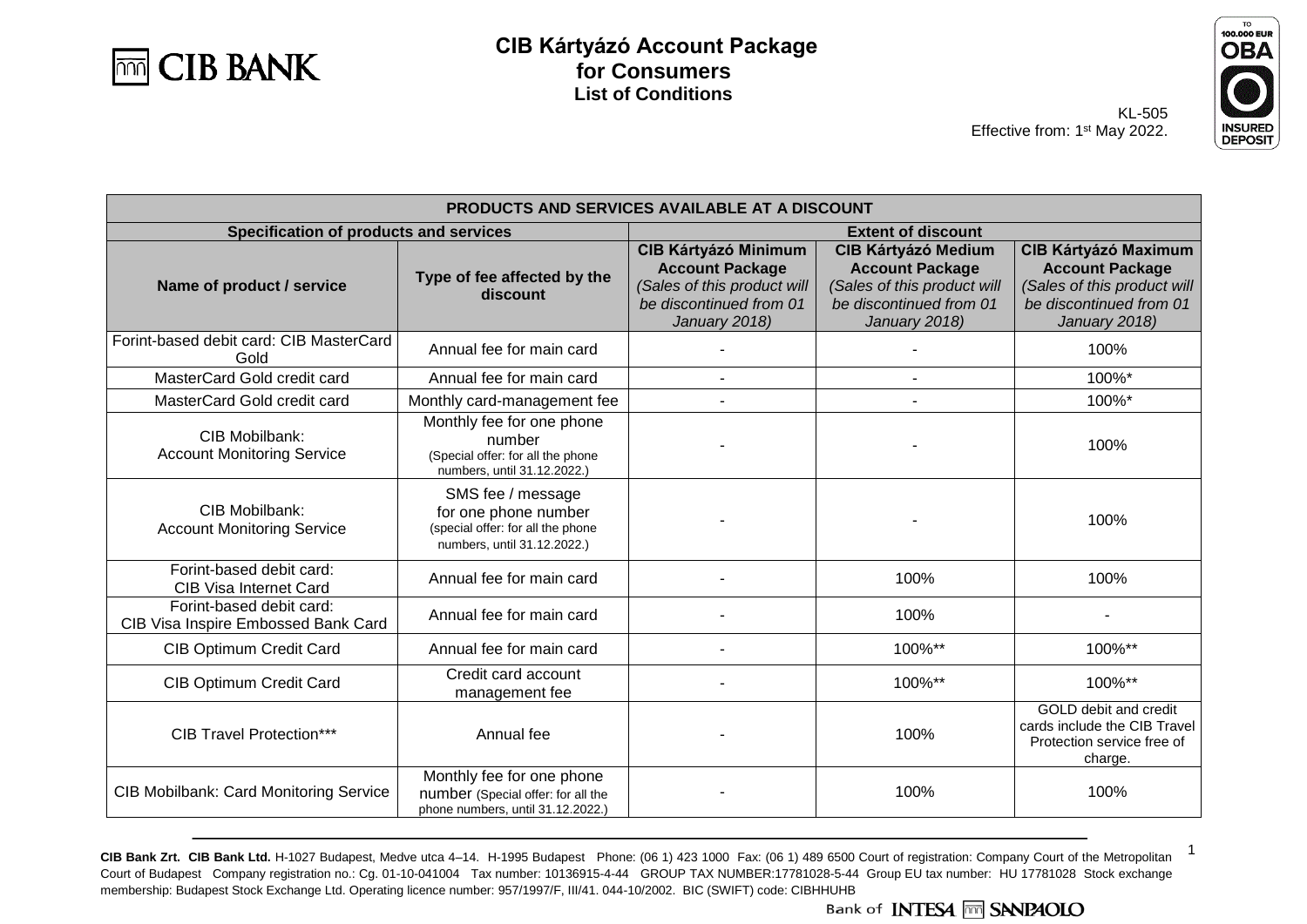



KL-505 Effective from: 1<sup>st</sup> May 2022.

| <b>CIB Mobilbank: Card Monitoring</b><br>Service**** | SMS fee / message<br>for one phone number<br>(special offer: for all the phone<br>numbers. until 31.12.2022.) |  | 100% | 100% |
|------------------------------------------------------|---------------------------------------------------------------------------------------------------------------|--|------|------|
|------------------------------------------------------|---------------------------------------------------------------------------------------------------------------|--|------|------|

| PRODUCTS AND SERVICES AVAILABLE AT A DISCOUNT                     |                                                   |                                                                                                                                  |                                                                                                                                 |                                                                                                                                  |
|-------------------------------------------------------------------|---------------------------------------------------|----------------------------------------------------------------------------------------------------------------------------------|---------------------------------------------------------------------------------------------------------------------------------|----------------------------------------------------------------------------------------------------------------------------------|
| Specification of products and services                            |                                                   |                                                                                                                                  | <b>Extent of discount</b>                                                                                                       |                                                                                                                                  |
| Name of product / service                                         | Type of fee affected by the<br>discount           | <b>CIB Kártyázó Minimum</b><br><b>Account Package</b><br>(Sales of this product will<br>be discontinued from 01<br>January 2018) | <b>CIB Kártyázó Medium</b><br><b>Account Package</b><br>(Sales of this product will<br>be discontinued from 01<br>January 2018) | <b>CIB Kártyázó Maximum</b><br><b>Account Package</b><br>(Sales of this product will<br>be discontinued from 01<br>January 2018) |
| Forint-based debit card:<br>CIB Visa Inspire Electronic Bank Card | Annual fee for main card                          | 100%                                                                                                                             |                                                                                                                                 |                                                                                                                                  |
| CIB Overdraft Facility*****                                       | Credit appraisal fee for<br>approved application: | 100%                                                                                                                             | 100%                                                                                                                            | 100%                                                                                                                             |
|                                                                   |                                                   |                                                                                                                                  |                                                                                                                                 |                                                                                                                                  |
| <b>CIB Overdraft Facility</b>                                     | Annual Interest                                   | 5% off the standard rate<br>of the Annual Interest.<br>*****                                                                     | 5% off the standard rate of<br>the Annual Interest. *****                                                                       | 5% off the standard rate<br>of the Annual Interest.<br>*****                                                                     |
| <b>CIB Foreign Currency Account</b>                               | Monthly account management<br>tee                 | 100%                                                                                                                             | 100%                                                                                                                            | 100%                                                                                                                             |

|                                                                          |                          | <b>FREE-OF-CHARGE SERVICES</b> |                     |                     |
|--------------------------------------------------------------------------|--------------------------|--------------------------------|---------------------|---------------------|
| CIB Internet-based Electronic Services:<br>Token, Easy Token, mobilToken | Usage fee / month / user | HUF 0                          | HUF 0               | HUF 0               |
| Bank-card purchase in Hungary or<br>abroad                               | Transaction fee          | HUF 0, USD 0, EUR 0            | HUF 0, USD 0, EUR 0 | HUF 0, USD 0, EUR 0 |

**CIB Bank Zrt. CIB Bank Ltd.** H-1027 Budapest, Medve utca 4–14. H-1995 Budapest Phone: (06 1) 423 1000 Fax: (06 1) 489 6500 Court of registration: Company Court of the Metropolitan Court of Budapest Company registration no.: Cg. 01-10-041004 Tax number: 10136915-4-44 GROUP TAX NUMBER:17781028-5-44 Group EU tax number: HU 17781028 Stock exchange membership: Budapest Stock Exchange Ltd. Operating licence number: 957/1997/F, III/41. 044-10/2002. BIC (SWIFT) code: CIBHHUHB

2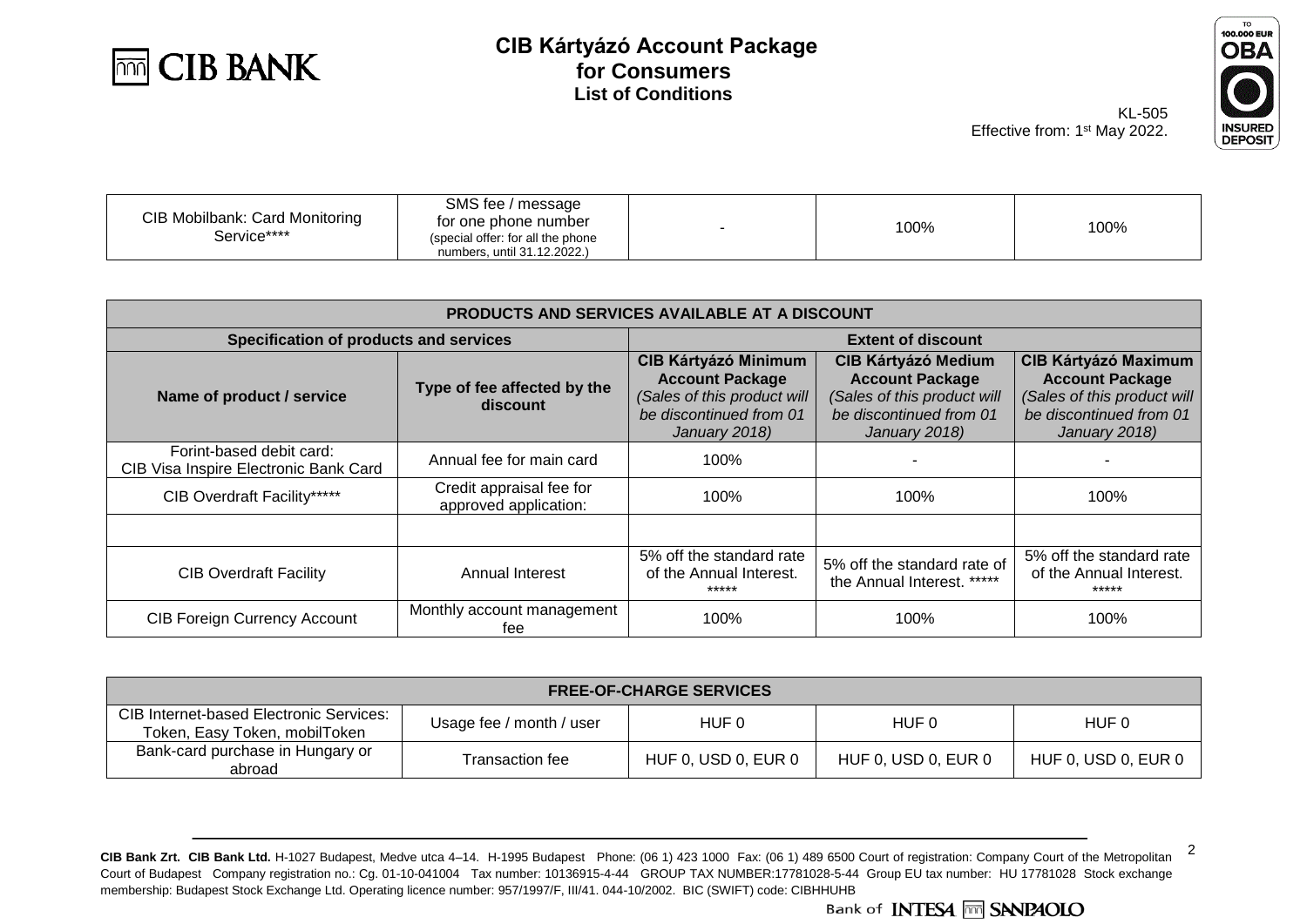



3

KL-505 Effective from: 1<sup>st</sup> May 2022.

| DISCOUNTS IN THE CASE OF EXISTING PRODUCTS AND SERVICES THAT MAY NO LONGER BE APPLIED FOR                                         |                                                               |                                                                                                                                  |                                                                                                                                 |                                                                                                                                  |
|-----------------------------------------------------------------------------------------------------------------------------------|---------------------------------------------------------------|----------------------------------------------------------------------------------------------------------------------------------|---------------------------------------------------------------------------------------------------------------------------------|----------------------------------------------------------------------------------------------------------------------------------|
| Specification of products and services                                                                                            |                                                               | <b>Extent of discount</b>                                                                                                        |                                                                                                                                 |                                                                                                                                  |
| Name of product/service                                                                                                           | Type of fee affected by the<br>discount                       | <b>CIB Kártyázó Minimum</b><br><b>Account Package</b><br>(Sales of this product will<br>be discontinued from 01<br>January 2018) | <b>CIB Kártyázó Medium</b><br><b>Account Package</b><br>(Sales of this product will<br>be discontinued from 01<br>January 2018) | <b>CIB Kártyázó Maximum</b><br><b>Account Package</b><br>(Sales of this product will<br>be discontinued from 01<br>January 2018) |
| Forint-based debit card:<br>CIB Internet Card (MasterCard)                                                                        | Annual fee for main card                                      |                                                                                                                                  | 100%                                                                                                                            | 100%                                                                                                                             |
| Forint-based debit card:<br>MasterCard Standard, Visa Classic                                                                     | Annual fee for main card                                      |                                                                                                                                  | 100%                                                                                                                            |                                                                                                                                  |
| CIB Credit Card, CIB-Generali Credit<br>Card.<br>CIB Shopping Card                                                                | Main-card annual fee in the<br>years following the first year |                                                                                                                                  | 100%                                                                                                                            | 100%                                                                                                                             |
| CIB Credit Card, CIB-Generali Credit<br>Card,<br>'Aranykor' (Golden Age) Credit Card,<br><b>CIB Shopping Card</b>                 | Monthly card-management fee                                   |                                                                                                                                  | 100%                                                                                                                            | 100%                                                                                                                             |
| Forint-based debit card:<br>CIB Visa Electron, CIB MasterCard<br>Unembossed, CIBEZZ Visa Electron,<br><b>CIBEZZ MC Unembossed</b> | Annual fee for main card                                      | 100%                                                                                                                             |                                                                                                                                 |                                                                                                                                  |

**\* Annual Percentage Rate (APR) in the case of a Gold Credit Card: 34.03%**

The APR was calculated assuming a credit limit of HUF 750,000 and a term of 3 years, and is applicable only in respect of applications for the CIB 'Kártyázó' Maximum Account Package. The credit card is classified as a credit facility with variable payments.

#### \*\***APR in the case of a CIB Optimum Credit Card: 34.02%**

The APR was calculated assuming a credit limit of HUF 375,000 and a term of 3 years, and is applicable only in respect of applications for the CIB 'Kártyázó' Medium or Maximum Account Package. The credit card is classified as a credit facility with variable payments.

\*\*\*The CIB Travel Protection service is provided at a discount in the case of the following forint-based main cards: CIB Visa Inspire Embossed Bank Card, MasterCard Standard, Visa Classic, CIB Credit Card, CIB-Generali Credit Card, 'Aranykor' Credit Card, CIB Optimum Credit Card. In the case of the CIB 'Kártyázó' Maximum Account Package, the CIB MasterCard Gold debit and/or credit cards include the CIB Travel Protection insurance service free of charge.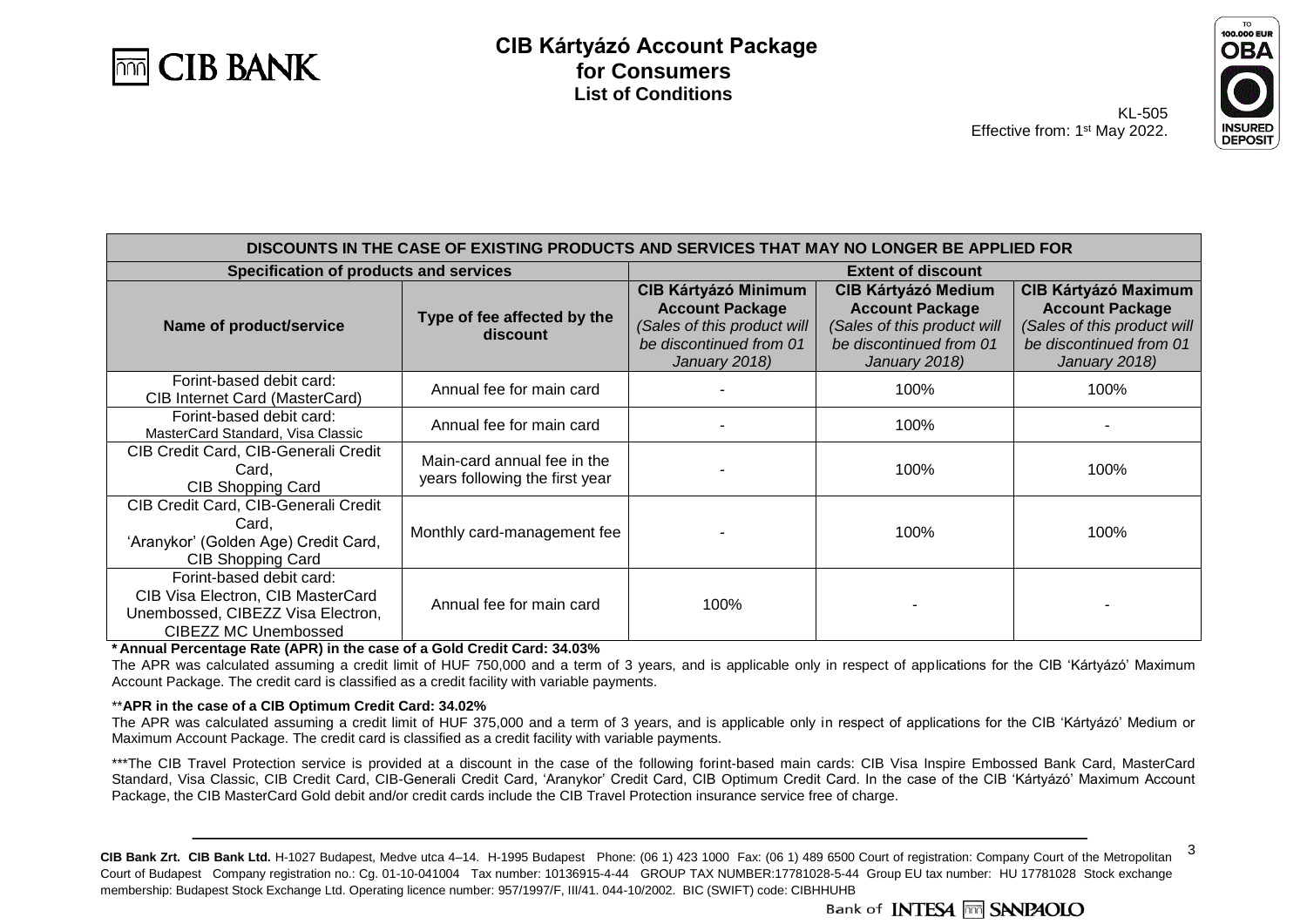



Effective from: 1<sup>st</sup> May 2022.

KL-505

4

**DEPOSIT** 

\*\*\*\*The discount for the CIB Optimum Credit Card does not apply to the Espresso package, as the monthly fee for this must be paid even in the event that there is a discount in place in respect of the CIB 'Kártyázó' Account Packages.

#### \*\*\*\*\* **APR in the case of a CIB Kártyázó Minimum Account Package:** 27,39**% APR in the case of a CIB Kártyázó Medium Account Package:** 33,55**% APR in the case of a CIB Kártyázó Maximum Account Package:** 39,42**%**

The Annual Percentage Rate (APR) has been determined in accordance with the latest conditions and the effective statutory provisions, and may change in the event of an amendment to these conditions or a change in the law. The size of the APR does not reflect the degree of interest risk associated with the loan. Terms: in case of CIB Kártyázó Minimum Account Package, CIB Kártyázó Médium Account Package HUF 375.000 in case of CIB Kártyázó Maximum Account Package HUF 465 000 and one year tenor.

|                                                                                        |                                                                               | <b>CIB Kártyázó Minimum</b><br><b>Account Package</b><br>(Sales of this product will<br>be discontinued from 01<br>January 2018) | <b>CIB Kártyázó Medium</b><br><b>Account Package</b><br>(Sales of this product will<br>be discontinued from 01<br>January 2018) | <b>CIB Kártyázó Maximum</b><br><b>Account Package</b><br>(Sales of this product will<br>be discontinued from 01<br>January 2018) |
|----------------------------------------------------------------------------------------|-------------------------------------------------------------------------------|----------------------------------------------------------------------------------------------------------------------------------|---------------------------------------------------------------------------------------------------------------------------------|----------------------------------------------------------------------------------------------------------------------------------|
| <b>On-demand interest</b>                                                              |                                                                               |                                                                                                                                  | Annual interest: 0.01%                                                                                                          |                                                                                                                                  |
|                                                                                        |                                                                               | AER: 0.01%                                                                                                                       |                                                                                                                                 |                                                                                                                                  |
| Interest on unauthorised credit                                                        |                                                                               | 27.99%                                                                                                                           |                                                                                                                                 |                                                                                                                                  |
| Date of crediting interest on account                                                  |                                                                               | per calendar month, on the last bank working day                                                                                 |                                                                                                                                 |                                                                                                                                  |
| Debiting of interest on unauthorised credit                                            |                                                                               | The last bank working day of every calendar month                                                                                |                                                                                                                                 |                                                                                                                                  |
| Account-opening minimum amount                                                         |                                                                               | none                                                                                                                             |                                                                                                                                 |                                                                                                                                  |
| Monthly account management fee <sup>13</sup>                                           |                                                                               | <b>HUF 2 375</b><br><b>HUF 3 960</b><br><b>HUF 6707</b>                                                                          |                                                                                                                                 |                                                                                                                                  |
| Extent of fee refund, in %, off<br>the monthly account<br>management fee <sup>13</sup> | <b>Bank-card transactions</b><br>determining the extent of the<br>refund $13$ | Extent of fee refund, in HUF, off the monthly account management fee <sup>13</sup>                                               |                                                                                                                                 |                                                                                                                                  |

**CIB Bank Zrt. CIB Bank Ltd.** H-1027 Budapest, Medve utca 4–14. H-1995 Budapest Phone: (06 1) 423 1000 Fax: (06 1) 489 6500 Court of registration: Company Court of the Metropolitan Court of Budapest Company registration no.: Cg. 01-10-041004 Tax number: 10136915-4-44 GROUP TAX NUMBER:17781028-5-44 Group EU tax number: HU 17781028 Stock exchange membership: Budapest Stock Exchange Ltd. Operating licence number: 957/1997/F, III/41. 044-10/2002. BIC (SWIFT) code: CIBHHUHB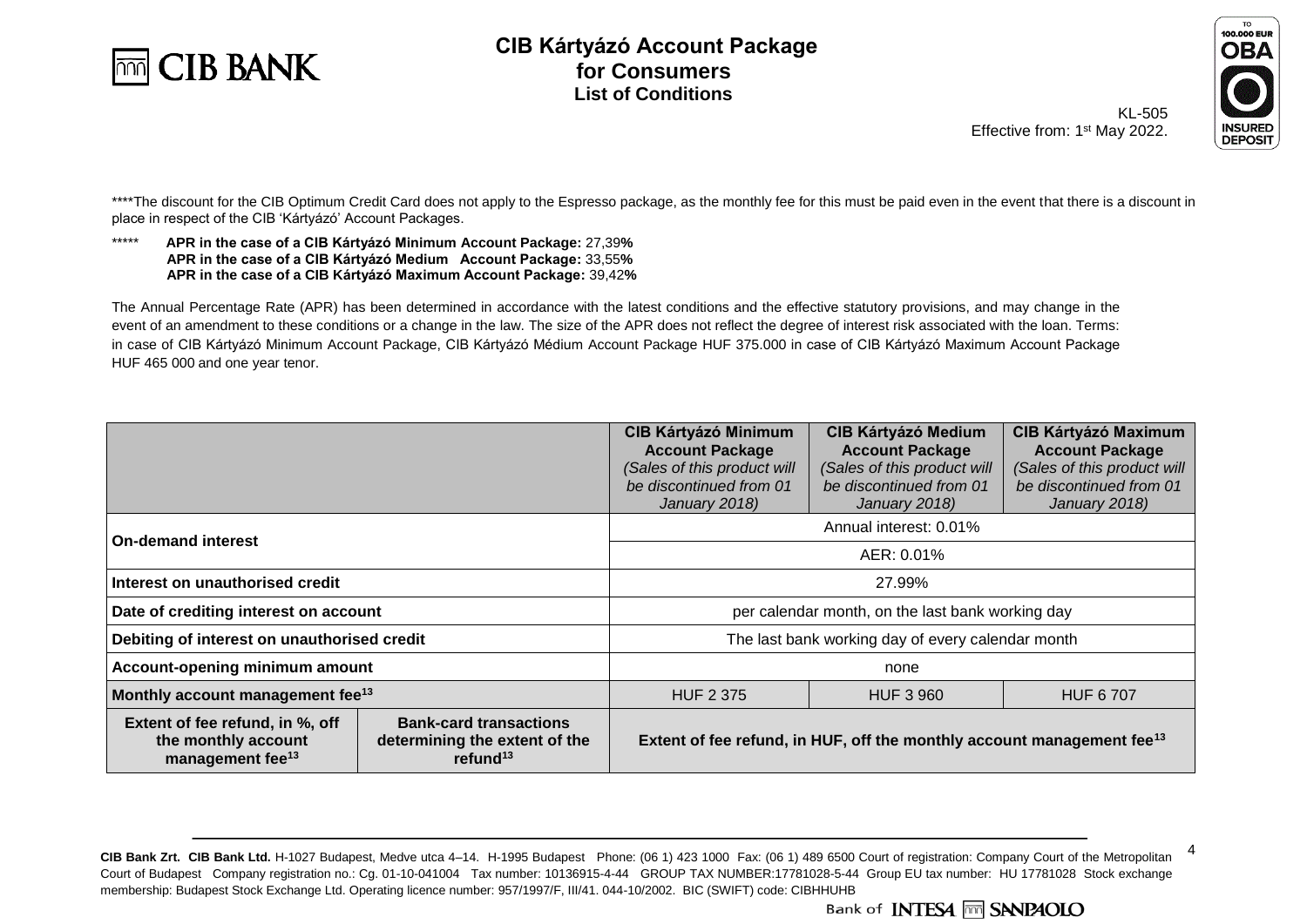



5

KL-505 Effective from: 1<sup>st</sup> May 2022.

| 25% | at least 10 purchase transactions<br>made with a debit or credit card in<br>the previous calendar month       | <b>HUF 594</b>   | <b>HUF 990</b>   | <b>HUF 1 677</b> |
|-----|---------------------------------------------------------------------------------------------------------------|------------------|------------------|------------------|
| 50% | at least 20 purchase transactions<br>made with a debit or credit card in<br>the previous calendar month       | <b>HUF 1 188</b> | <b>HUF 1 980</b> | HUF 3 354        |
| 75% | at least 30 purchase transactions<br>executed with a debit or credit card  <br>in the previous calendar month | HUF 1 781        | <b>HUF 2 970</b> | HUF 5 030        |

| Monthly account management fee after a 25% fee refund <sup>13</sup>                                                 | <b>HUF 1781</b>                                       | <b>HUF 2 970</b>            | <b>HUF 5 030</b>            |  |
|---------------------------------------------------------------------------------------------------------------------|-------------------------------------------------------|-----------------------------|-----------------------------|--|
| Monthly account management fee after a 50% fee refund <sup>13</sup>                                                 | <b>HUF 1 188</b>                                      | <b>HUF 1 980</b>            | <b>HUF 3 354</b>            |  |
| Monthly account management fee after a 75% fee refund <sup>13</sup>                                                 | <b>HUF 594</b>                                        | <b>HUF 990</b>              | <b>HUF 1 677</b>            |  |
| <b>Account opening fee</b>                                                                                          |                                                       | HUF 0                       |                             |  |
| <b>Account closing fee</b>                                                                                          | HUF 0                                                 |                             |                             |  |
| Bank-switch fee <sup>16</sup>                                                                                       |                                                       | <b>HUF 990</b>              |                             |  |
|                                                                                                                     | (in case of contracts signed on or after 01.01.2017.) |                             |                             |  |
|                                                                                                                     | <b>CIB Kártyázó Minimum</b>                           | <b>CIB Kártyázó Medium</b>  | <b>CIB Kártyázó Maximum</b> |  |
|                                                                                                                     | <b>Account Package</b>                                | <b>Account Package</b>      | <b>Account Package</b>      |  |
|                                                                                                                     | (Sales of this product will                           | (Sales of this product will | (Sales of this product will |  |
|                                                                                                                     | be discontinued from 01                               | be discontinued from 01     | be discontinued from 01     |  |
|                                                                                                                     | January 2018)                                         | January 2018)               | January 2018)               |  |
| Regular monthly bank statement via CIB Internet Bank, CIB Bank<br>mobile application, CIB Bank Online <sup>11</sup> | HUF 0                                                 |                             |                             |  |
| First paper statement each month, sent by post                                                                      | HUF 0                                                 |                             |                             |  |

**CIB Bank Zrt. CIB Bank Ltd.** H-1027 Budapest, Medve utca 4–14. H-1995 Budapest Phone: (06 1) 423 1000 Fax: (06 1) 489 6500 Court of registration: Company Court of the Metropolitan Court of Budapest Company registration no.: Cg. 01-10-041004 Tax number: 10136915-4-44 GROUP TAX NUMBER:17781028-5-44 Group EU tax number: HU 17781028 Stock exchange membership: Budapest Stock Exchange Ltd. Operating licence number: 957/1997/F, III/41. 044-10/2002. BIC (SWIFT) code: CIBHHUHB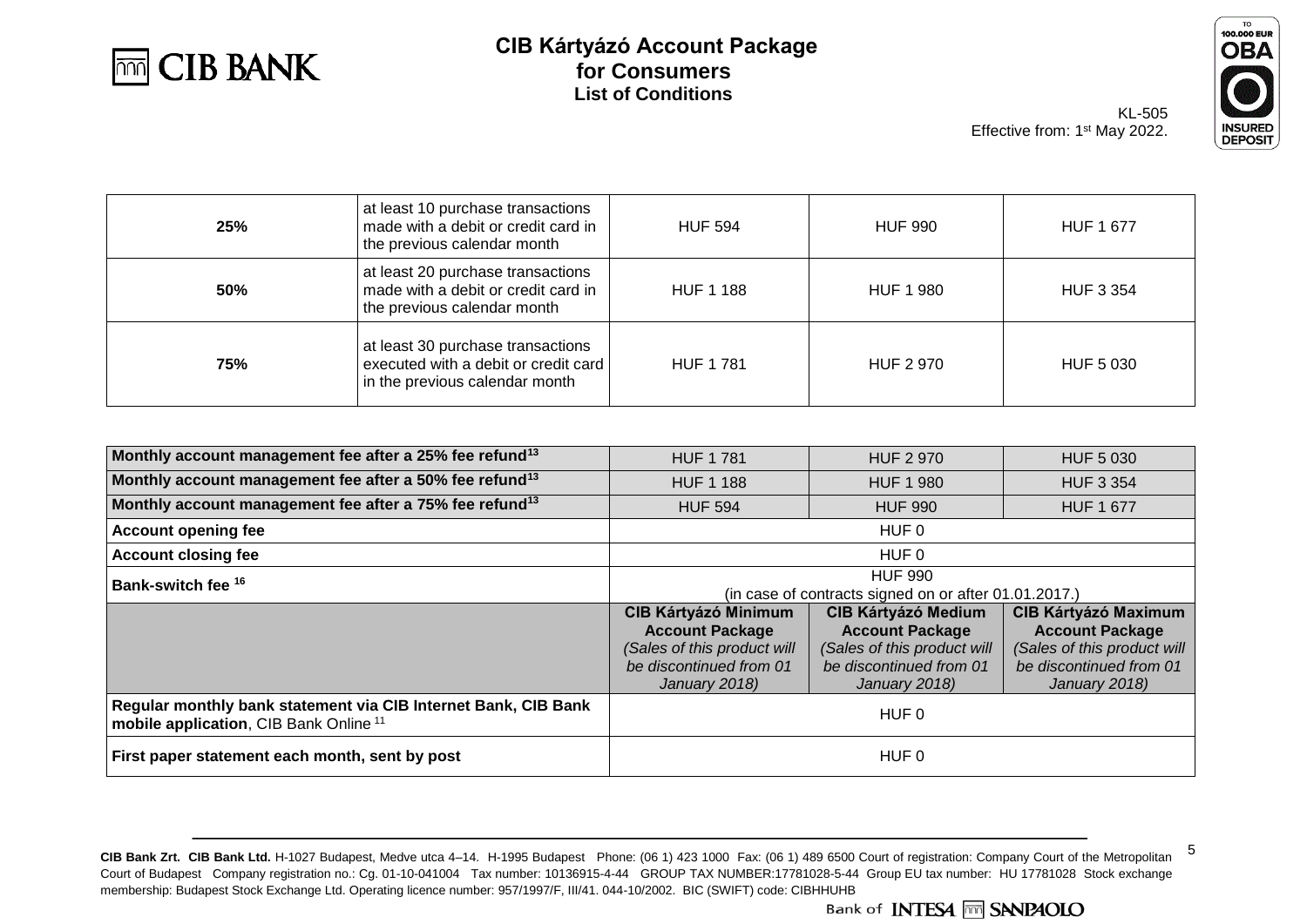



KL-505 Effective from: 1<sup>st</sup> May 2022.

| Fee for issuing additional bank statements or certificates at the<br><b>Client's request</b> |                  |
|----------------------------------------------------------------------------------------------|------------------|
| Relating to the past 6 months / month                                                        | <b>HUF 1 438</b> |
| Relating to more than 6 months previously / month                                            | <b>HUF 2878</b>  |
| Fee for a change of account package <sup>15, 19</sup>                                        | HUF 1 379        |
| Fee for a change of account signatory                                                        | <b>HUF 718</b>   |
| Specification of beneficiary in the event of death                                           | <b>HUF 2 158</b> |

|                                                                 | <b>FORINT TRANSACTIONS</b>                                                                                                       |                                                                                                                                                                                                                                                                              |                                                                                                                                  |
|-----------------------------------------------------------------|----------------------------------------------------------------------------------------------------------------------------------|------------------------------------------------------------------------------------------------------------------------------------------------------------------------------------------------------------------------------------------------------------------------------|----------------------------------------------------------------------------------------------------------------------------------|
|                                                                 | <b>CIB Kártyázó Minimum</b><br><b>Account Package</b><br>(Sales of this product will<br>be discontinued from 01<br>January 2018) | <b>CIB Kártyázó Medium</b><br><b>Account Package</b><br>(Sales of this product will<br>be discontinued from 01<br>January 2018)                                                                                                                                              | <b>CIB Kártyázó Maximum</b><br><b>Account Package</b><br>(Sales of this product will<br>be discontinued from 01<br>January 2018) |
| Instant Bank-to-bank GIRO transfer                              |                                                                                                                                  |                                                                                                                                                                                                                                                                              |                                                                                                                                  |
|                                                                 | 0,408%, max. HUF 8 210<br>(Promotion: HUF 0 for the portion of the transaction not exceeding HUF 20 000 until<br>31.12.2022)     |                                                                                                                                                                                                                                                                              |                                                                                                                                  |
| CIB Internet Bank, CIB Bank mobile application, CIB Bank Online |                                                                                                                                  | In case of HUF transfers from a HUF account to an account held at the Hungarian<br>State Treasury for distribution of government securities:<br>0,054%, max. HUF 1 208<br>(Promotion: HUF 0 for the portion of the transaction not exceeding HUF 20 000 until<br>31.12.2022) |                                                                                                                                  |

**CIB Bank Zrt. CIB Bank Ltd.** H-1027 Budapest, Medve utca 4–14. H-1995 Budapest Phone: (06 1) 423 1000 Fax: (06 1) 489 6500 Court of registration: Company Court of the Metropolitan Court of Budapest Company registration no.: Cg. 01-10-041004 Tax number: 10136915-4-44 GROUP TAX NUMBER:17781028-5-44 Group EU tax number: HU 17781028 Stock exchange membership: Budapest Stock Exchange Ltd. Operating licence number: 957/1997/F, III/41. 044-10/2002. BIC (SWIFT) code: CIBHHUHB<br>Bank of INTESA M SANPAOLO

6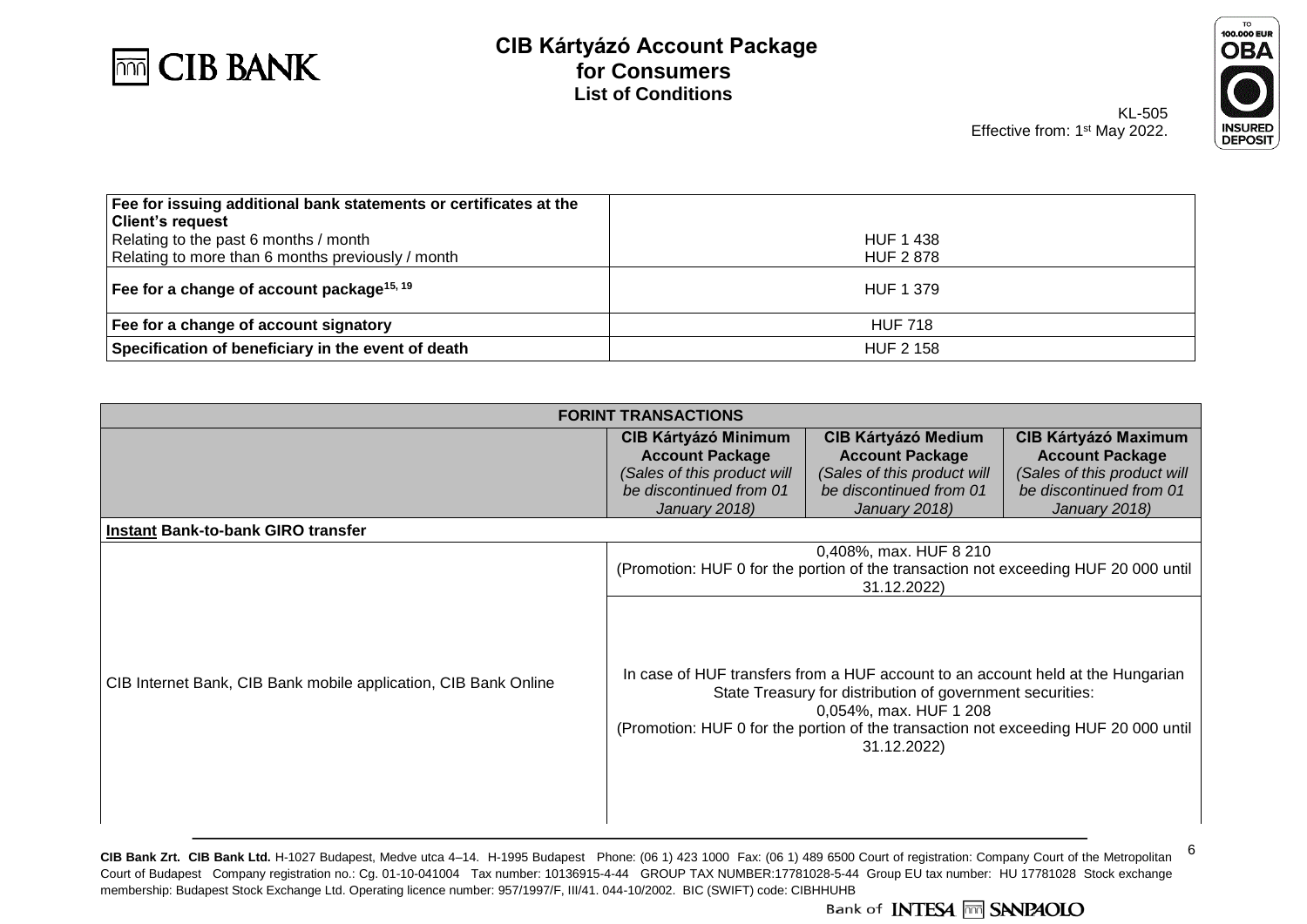



KL-505 Effective from: 1<sup>st</sup> May 2022.

|                                                                 | 0,408%, max. HUF 8 210<br>(Promotion: HUF 0 for the portion of the transaction not exceeding HUF 20 000 until<br>31.12.2022)                                                          |
|-----------------------------------------------------------------|---------------------------------------------------------------------------------------------------------------------------------------------------------------------------------------|
| CIB TPP channel                                                 | In case of HUF transfers from a HUF account to an account held at the Hungarian<br>State Treasury for distribution of government securities:                                          |
|                                                                 | 0,054%, max. HUF 1 208<br>(Promotion: HUF 0 for the portion of the transaction not exceeding HUF 20 000 until<br>31.12.2022)                                                          |
| Bank-to-bank transfer via GIRO                                  |                                                                                                                                                                                       |
|                                                                 | 0,408%, max. HUF 8 210<br>(Promotion: HUF 0 for the portion of the transaction not exceeding HUF 20 000 until<br>31.12.2022)                                                          |
| CIB Internet Bank, CIB Bank mobile application, CIB Bank Online | In case of HUF transfers from a HUF account to an account held at the Hungarian<br>State Treasury for distribution of government securities:                                          |
|                                                                 | 0,054%, max. HUF 1 208<br>(Promotion: HUF 0 for the portion of the transaction not exceeding HUF 20 000 until<br>31.12.2022)                                                          |
|                                                                 | 0,408%, max. HUF 8 210<br>(Promotion: HUF 0 for the portion of the transaction not exceeding HUF 20 000 until<br>31.12.2022)                                                          |
| CIB TPP channel                                                 | In case of HUF transfers from a HUF account to an account held at the Hungarian<br>State Treasury for distribution of government securities:                                          |
|                                                                 | 0,054%, max. HUF 1 208<br>(Promotion: HUF 0 for the portion of the transaction not exceeding HUF 20 000 until<br>31.12.2022)                                                          |
| <b>CIB24</b>                                                    | 1,314%, min. HUF 869, max. HUF 55 532<br>In case of HUF transfers from a HUF account to an account held at the Hungarian<br>State Treasury for distribution of government securities: |

**CIB Bank Zrt. CIB Bank Ltd.** H-1027 Budapest, Medve utca 4–14. H-1995 Budapest Phone: (06 1) 423 1000 Fax: (06 1) 489 6500 Court of registration: Company Court of the Metropolitan Court of Budapest Company registration no.: Cg. 01-10-041004 Tax number: 10136915-4-44 GROUP TAX NUMBER:17781028-5-44 Group EU tax number: HU 17781028 Stock exchange membership: Budapest Stock Exchange Ltd. Operating licence number: 957/1997/F, III/41. 044-10/2002. BIC (SWIFT) code: CIBHHUHB

7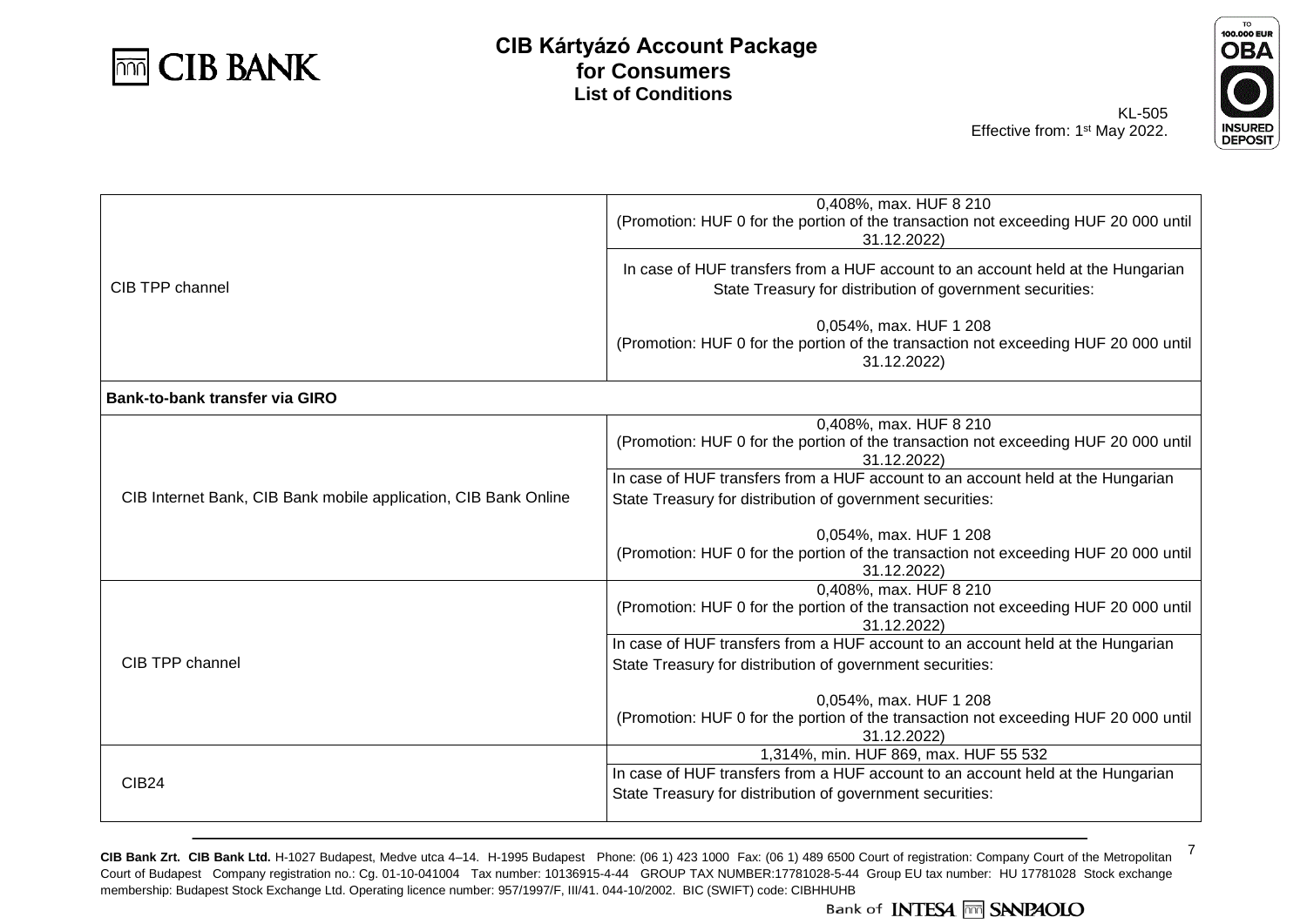



KL-505 Effective from: 1<sup>st</sup> May 2022.

| <b>INSUREI</b> |
|----------------|
| DEPC<br>Sľ     |

8

|                                                                           | 0,984%, min. HUF 869, max. HUF 48 265                                               |  |  |
|---------------------------------------------------------------------------|-------------------------------------------------------------------------------------|--|--|
|                                                                           | 1,37%, min. HUF 905, max. HUF 57 876                                                |  |  |
|                                                                           | In case of HUF transfers from a HUF account to an account held at the Hungarian     |  |  |
| In paper format <sup>17</sup> , through a Magnifica Banker, on Electronic |                                                                                     |  |  |
| Signature Pad                                                             | State Treasury for distribution of government securities:                           |  |  |
|                                                                           | 1,027%, min. HUF 905, max. HUF 50 301                                               |  |  |
|                                                                           |                                                                                     |  |  |
| Instant Intra-bank transfer                                               |                                                                                     |  |  |
|                                                                           | 0,408%, max. HUF 8 210                                                              |  |  |
| CIB Internet Bank, CIB Bank mobile application, CIB Bank Online           | (Promotion: HUF 0 for the portion of the transaction not exceeding HUF 20 000 until |  |  |
|                                                                           | 31.12.2022)                                                                         |  |  |
|                                                                           | 0,408%, max. HUF 8 210                                                              |  |  |
| CIB TPP channel                                                           | (Promotion: HUF 0 for the portion of the transaction not exceeding HUF 20,000 until |  |  |
|                                                                           | 31.12.2022)                                                                         |  |  |
| Intrabank transfer                                                        |                                                                                     |  |  |
|                                                                           | 0,408%, max. HUF 8 210                                                              |  |  |
| CIB Internet Bank, CIB Bank mobile application, CIB Bank Online           | (Promotion: HUF 0 for the portion of the transaction not exceeding HUF 20 000 until |  |  |
|                                                                           | 31.12.2022)                                                                         |  |  |
|                                                                           | 0,408%, max. HUF 8 210                                                              |  |  |
| CIB TPP channel                                                           | (Promotion: HUF 0 for the portion of the transaction not exceeding HUF 20,000 until |  |  |
|                                                                           | 31.12.2022)                                                                         |  |  |
| <b>CIB24</b>                                                              | 1,314%, min. HUF 869, max. HUF 54 175                                               |  |  |
| In paper format <sup>17</sup> , through a Magnifica Banker, on Electronic | 1,37%, min. HUF 905, max. HUF 56 463                                                |  |  |
| Signature Pad                                                             |                                                                                     |  |  |
| Transfer between Client's own accounts kept at CIB Bank                   |                                                                                     |  |  |
| CIB Internet Bank, CIB Bank mobile application, CIB Bank Online           | HUF <sub>0</sub>                                                                    |  |  |
| CIB TPP channel                                                           | HUF 0                                                                               |  |  |
| <b>CIB24</b>                                                              | HUF <sub>0</sub>                                                                    |  |  |
| In paper format, through a Magnifica Banker, on Electronic Signature      | HUF <sub>0</sub>                                                                    |  |  |
| Pad                                                                       |                                                                                     |  |  |

**CIB Bank Zrt. CIB Bank Ltd.** H-1027 Budapest, Medve utca 4–14. H-1995 Budapest Phone: (06 1) 423 1000 Fax: (06 1) 489 6500 Court of registration: Company Court of the Metropolitan Court of Budapest Company registration no.: Cg. 01-10-041004 Tax number: 10136915-4-44 GROUP TAX NUMBER:17781028-5-44 Group EU tax number: HU 17781028 Stock exchange membership: Budapest Stock Exchange Ltd. Operating licence number: 957/1997/F, III/41. 044-10/2002. BIC (SWIFT) code: CIBHHUHB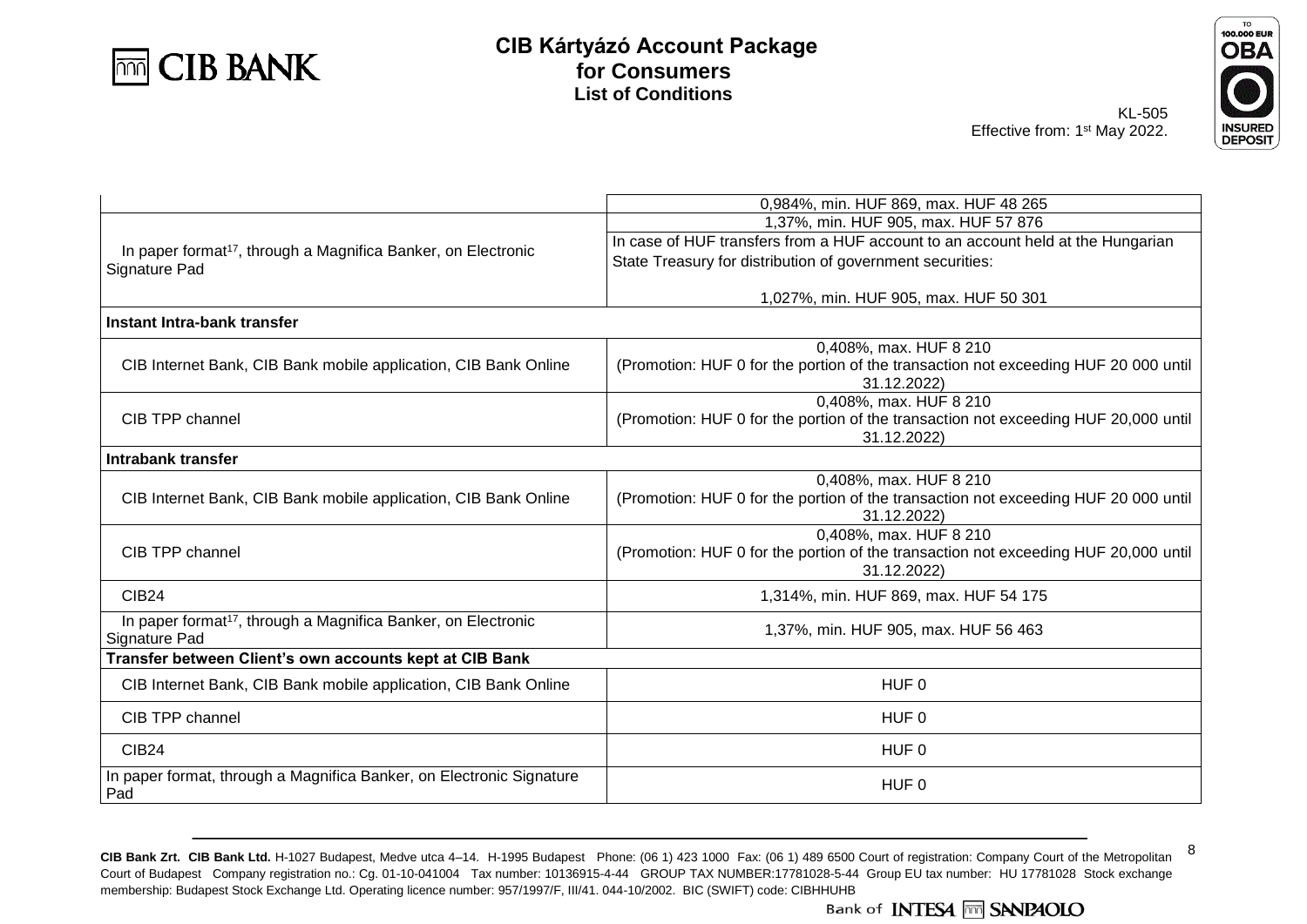



9

KL-505 Effective from: 1<sup>st</sup> May 2022.

| <b>FORINT TRANSACTIONS</b>                                                                                        |                                                                                                                                      |                                                                                     |                                                                                      |  |
|-------------------------------------------------------------------------------------------------------------------|--------------------------------------------------------------------------------------------------------------------------------------|-------------------------------------------------------------------------------------|--------------------------------------------------------------------------------------|--|
|                                                                                                                   | <b>CIB Kártyázó Minimum</b><br><b>Account Package</b><br>(Sales of this product will                                                 | <b>CIB Kártyázó Medium</b><br><b>Account Package</b><br>(Sales of this product will | <b>CIB Kártyázó Maximum</b><br><b>Account Package</b><br>(Sales of this product will |  |
|                                                                                                                   | be discontinued from 01<br>January 2018)                                                                                             | be discontinued from 01<br>January 2018)                                            | be discontinued from 01<br>January 2018)                                             |  |
| Interbank transfer via RTGS system                                                                                |                                                                                                                                      | 1%, min. HUF 13 265, max. HUF 119 684                                               |                                                                                      |  |
|                                                                                                                   | HUF 0 + 0,389%, max. HUF 7 839<br>(Promotion: HUF 0 for the portion of the transaction not exceeding HUF 20 000 until<br>31.12.2022) |                                                                                     |                                                                                      |  |
| <b>Fulfilment of standing order via GIRO</b>                                                                      | State Treasury for distribution of government securities:                                                                            | In case of HUF transfers from a HUF account to an account held at the Hungarian     |                                                                                      |  |
|                                                                                                                   | HUF 0 + 0,037%, max. HUF 837<br>(Promotion: HUF 0 for the portion of the transaction not exceeding HUF 20 000 until<br>31.12.2022)   |                                                                                     |                                                                                      |  |
| Fulfilment of standing book transfer order within the Bank                                                        | HUF 0 + 0,389%, max. HUF 7 839<br>(Promotion: HUF 0 for the portion of the transaction not exceeding HUF 20 000 until<br>31.12.2022) |                                                                                     |                                                                                      |  |
| Fee for the modification or cancellation of a standing order                                                      | HUF <sub>0</sub>                                                                                                                     |                                                                                     |                                                                                      |  |
| Fee charged in the case of fulfilment of a direct debit                                                           |                                                                                                                                      | HUF 0 + 0,389% max. HUF 7 839 / transaction                                         |                                                                                      |  |
| Conditional transfer <sup>1</sup>                                                                                 |                                                                                                                                      |                                                                                     |                                                                                      |  |
| mobile-phone prepaid card top-up                                                                                  |                                                                                                                                      | HUF <sub>0</sub>                                                                    |                                                                                      |  |
| Díjnet bill payment - CIB Bank mobile application, CIB Bank Online                                                | HUF <sub>0</sub>                                                                                                                     |                                                                                     |                                                                                      |  |
| Notification of limit breach                                                                                      | HUF 113 /transaction                                                                                                                 |                                                                                     |                                                                                      |  |
| Fee for the cancellation of an order (including recalling), or the<br>modification of an order<br>Intrabank order |                                                                                                                                      | HUF 0 / order                                                                       |                                                                                      |  |
| l Bank-to-bank order                                                                                              | HUF 0 / order                                                                                                                        |                                                                                     |                                                                                      |  |

**CIB Bank Zrt. CIB Bank Ltd.** H-1027 Budapest, Medve utca 4–14. H-1995 Budapest Phone: (06 1) 423 1000 Fax: (06 1) 489 6500 Court of registration: Company Court of the Metropolitan Court of Budapest Company registration no.: Cg. 01-10-041004 Tax number: 10136915-4-44 GROUP TAX NUMBER:17781028-5-44 Group EU tax number: HU 17781028 Stock exchange membership: Budapest Stock Exchange Ltd. Operating licence number: 957/1997/F, III/41. 044-10/2002. BIC (SWIFT) code: CIBHHUHB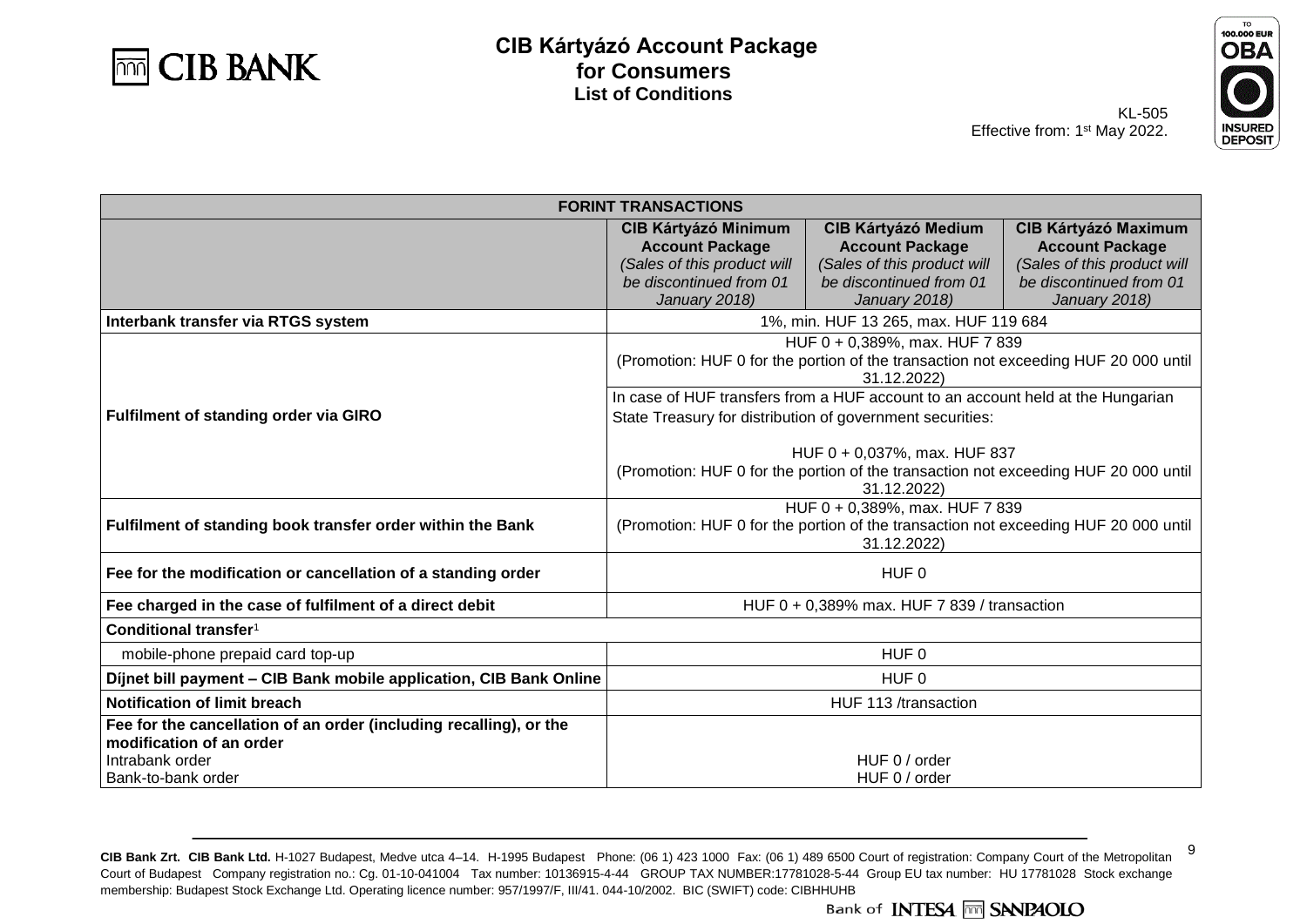



| Deposit fixing or termination, increasing or reducing the amount of deposited capital on the rollover date, CIB Bank mobile application, CIB Bank<br>Online <sup>14</sup>                                       |                                                                                                                                  |                                                                                                                                 |                                                                                                                                  |  |
|-----------------------------------------------------------------------------------------------------------------------------------------------------------------------------------------------------------------|----------------------------------------------------------------------------------------------------------------------------------|---------------------------------------------------------------------------------------------------------------------------------|----------------------------------------------------------------------------------------------------------------------------------|--|
| <b>CIB Internet Bank</b>                                                                                                                                                                                        | HUF <sub>0</sub>                                                                                                                 |                                                                                                                                 |                                                                                                                                  |  |
| <b>CIB24</b>                                                                                                                                                                                                    |                                                                                                                                  | HUF <sub>0</sub>                                                                                                                |                                                                                                                                  |  |
| In paper format, through a Magnifica Banker                                                                                                                                                                     |                                                                                                                                  | HUF <sub>0</sub>                                                                                                                |                                                                                                                                  |  |
| Termination of a fixed-term deposit on a day other than the rollover date, CIB Bank mobile application, CIB Bank Online <sup>14</sup>                                                                           |                                                                                                                                  |                                                                                                                                 |                                                                                                                                  |  |
| <b>CIB Internet Bank</b>                                                                                                                                                                                        |                                                                                                                                  | HUF <sub>0</sub>                                                                                                                |                                                                                                                                  |  |
| <b>CIB24</b>                                                                                                                                                                                                    |                                                                                                                                  | HUF 113 /transaction                                                                                                            |                                                                                                                                  |  |
| In paper format, through a Magnifica Banker                                                                                                                                                                     |                                                                                                                                  | HUF 282 /transaction                                                                                                            |                                                                                                                                  |  |
| Cash deposit at a branch                                                                                                                                                                                        |                                                                                                                                  | HUF <sub>0</sub>                                                                                                                |                                                                                                                                  |  |
| - fee for coin processing if more than 50 coins are deposited <sup>2</sup>                                                                                                                                      |                                                                                                                                  | 3,39%                                                                                                                           |                                                                                                                                  |  |
| Deposit with a postal cash transfer order, postal installed voucher,<br>postal subsequent setup, postal resettling                                                                                              | HUF $113 + 0,39\%$ /transaction                                                                                                  |                                                                                                                                 |                                                                                                                                  |  |
| Cash withdrawal from cash desk in a bank branch 2                                                                                                                                                               | 2,015%, min. HUF 1 613, max. HUF 161 562                                                                                         |                                                                                                                                 |                                                                                                                                  |  |
| fee for coin processing if more than 50 coins are withdrawn <sup>2</sup>                                                                                                                                        | 3,39%                                                                                                                            |                                                                                                                                 |                                                                                                                                  |  |
|                                                                                                                                                                                                                 | <b>FORINT TRANSACTIONS</b>                                                                                                       |                                                                                                                                 |                                                                                                                                  |  |
|                                                                                                                                                                                                                 | <b>CIB Kártyázó Minimum</b><br><b>Account Package</b><br>(Sales of this product will<br>be discontinued from 01<br>January 2018) | <b>CIB Kártyázó Medium</b><br><b>Account Package</b><br>(Sales of this product will<br>be discontinued from 01<br>January 2018) | <b>CIB Kártyázó Maximum</b><br><b>Account Package</b><br>(Sales of this product will<br>be discontinued from 01<br>January 2018) |  |
| Fee for failing to make a cash-desk withdrawal after giving<br>advance notice, or for withdrawing more than HUF 1 million (or the<br>equivalent in foreign currency) without giving advance notice <sup>2</sup> | HUF 14 398 / occasion                                                                                                            |                                                                                                                                 |                                                                                                                                  |  |
| Postal payment order <sup>10</sup><br>(The Bank does not offer this service as a paper-based service after<br>01.03.2012)                                                                                       | HUF 590/order                                                                                                                    |                                                                                                                                 |                                                                                                                                  |  |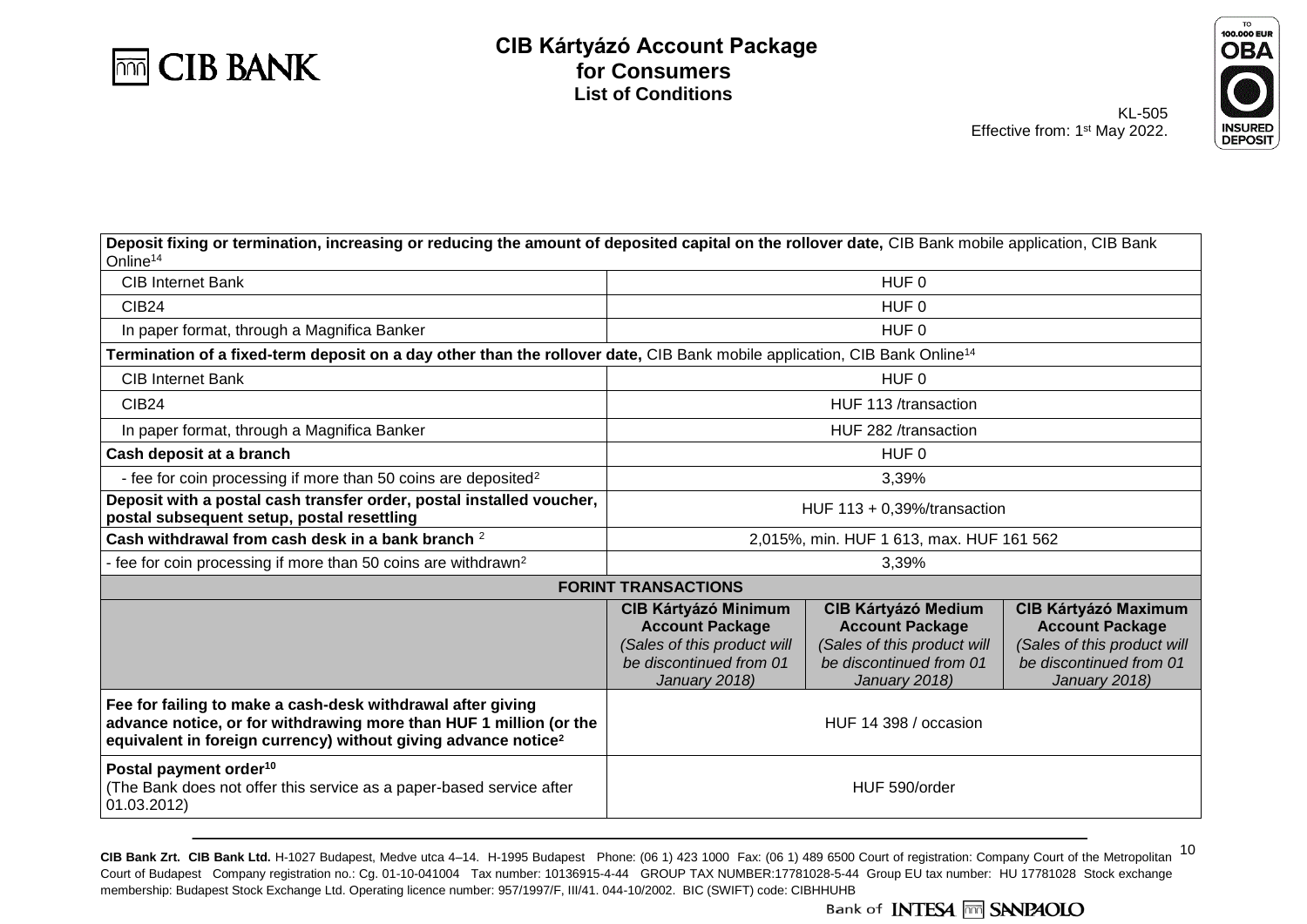



KL-505 Effective from: 1<sup>st</sup> May 2022.

| Submission of a collection order based on a letter of authorisation,<br>official transfer order or a collection order formerly with the<br>purpose code "2" (submission of a HUF collection order), on the<br>  grounds of Foreclosure, for crediting to a bank account kept at CIB | <b>HUF 1872</b> |
|-------------------------------------------------------------------------------------------------------------------------------------------------------------------------------------------------------------------------------------------------------------------------------------|-----------------|
| Registration of an incoming collection order based on an<br>authorisation letter, official transfer order and transfer ruling or a<br>collection order, formerly with the purpose code "2", on the<br>grounds of Foreclosure                                                        | <b>HUF 1872</b> |
| Correspondence fee                                                                                                                                                                                                                                                                  | <b>HUF 565</b>  |

| <b>CIB FOREIGN CURRENCY ACCOUNT</b>                                                                                                       |                                                                              |  |  |
|-------------------------------------------------------------------------------------------------------------------------------------------|------------------------------------------------------------------------------|--|--|
| <b>On-demand interest</b>                                                                                                                 | Annual interest: 0,01%                                                       |  |  |
|                                                                                                                                           | AER: 0,01%                                                                   |  |  |
| Interest on unauthorised credit                                                                                                           | Risk Free Rate - RFR in the given currency $(O/N)$ + yearly 6% <sup>20</sup> |  |  |
| Date of crediting interest on FCY account                                                                                                 | per calendar month, on the last bank working day                             |  |  |
| Debiting of interest on unauthorised credit                                                                                               | on last working day of calendar month                                        |  |  |
| Account-opening minimum amount                                                                                                            | None                                                                         |  |  |
| Monthly account management fee                                                                                                            | <b>HUF 404</b>                                                               |  |  |
| Account opening and closing fee                                                                                                           | HUF 0                                                                        |  |  |
| Regular monthly statement <sup>12</sup>                                                                                                   | HUF 0                                                                        |  |  |
| Statement upon special request, certificate<br>Relating to the past 6 months / month<br>Relating to more than 6 months previously / month | <b>USD 7,18</b><br><b>USD 14.38</b>                                          |  |  |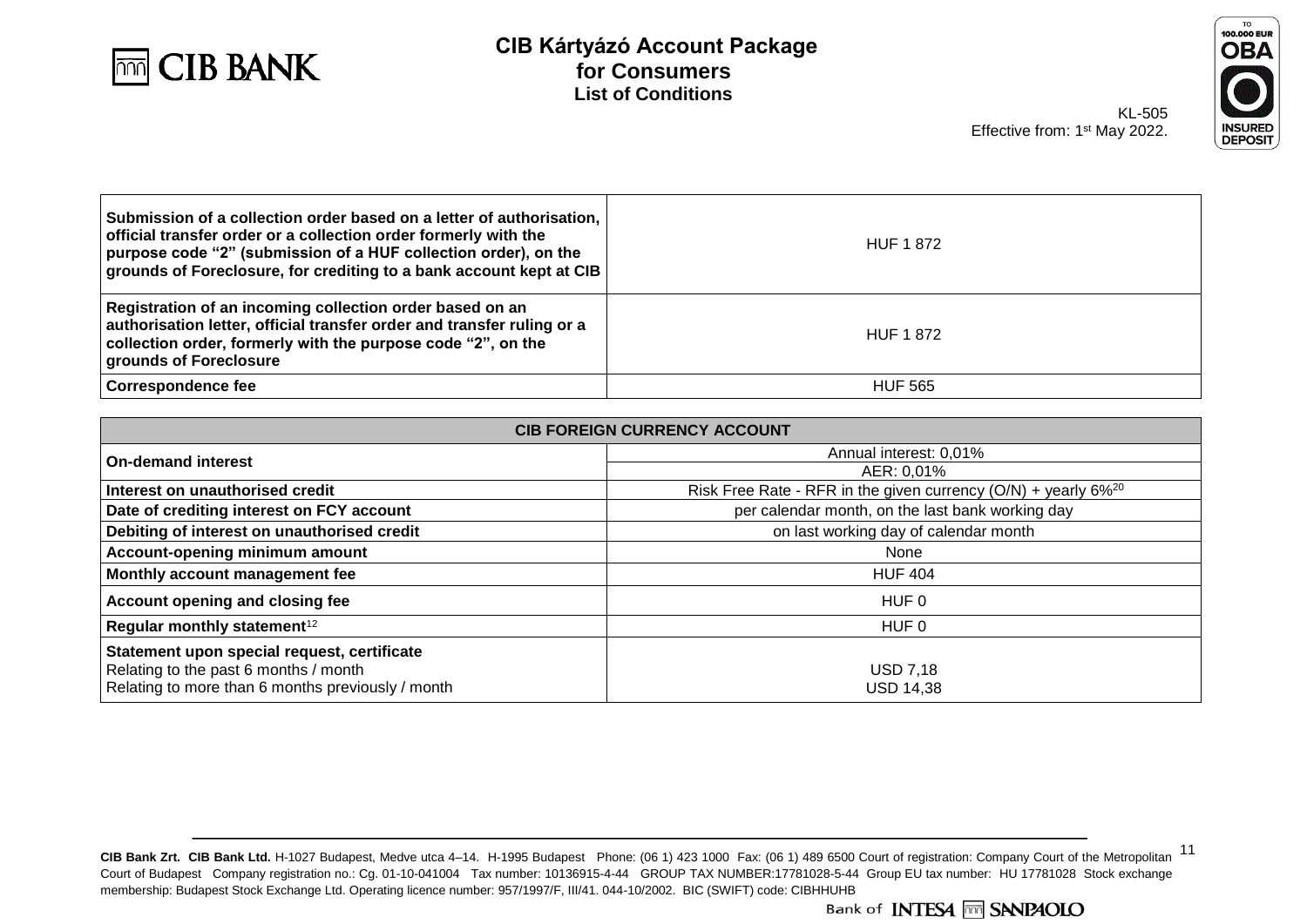



KL-505 Effective from: 1<sup>st</sup> May 2022.

| FOREIGN EXCHANGE AND CURRENCY TRANSACTIONS, HUF TRANSFER ABROAD <sup>3</sup> (from a HUF or FCY account) |                                                                                                                                          |                                                                                                                                 |                                                                                                                                  |
|----------------------------------------------------------------------------------------------------------|------------------------------------------------------------------------------------------------------------------------------------------|---------------------------------------------------------------------------------------------------------------------------------|----------------------------------------------------------------------------------------------------------------------------------|
|                                                                                                          | <b>CIB Kártyázó Minimum</b><br><b>Account Package</b><br>(Sales of this product will<br>be discontinued from 01<br>January 2018)         | <b>CIB Kártyázó Medium</b><br><b>Account Package</b><br>(Sales of this product will<br>be discontinued from 01<br>January 2018) | <b>CIB Kártyázó Maximum</b><br><b>Account Package</b><br>(Sales of this product will<br>be discontinued from 01<br>January 2018) |
| Bank-to-bank transfer 4.5                                                                                |                                                                                                                                          |                                                                                                                                 |                                                                                                                                  |
| CIB Internet Bank, CIB Bank mobile application, CIB Bank Online                                          |                                                                                                                                          | 0,598%, min. USD 23,18, max. USD 666,39                                                                                         |                                                                                                                                  |
| CIB TPP channel                                                                                          |                                                                                                                                          | 0,598%, min. USD 23,18, max. USD 666,39                                                                                         |                                                                                                                                  |
| CIB <sub>24</sub>                                                                                        |                                                                                                                                          | 0,79%, min. USD 22,96, max. USD 672,31                                                                                          |                                                                                                                                  |
| In paper format <sup>17</sup> , through a Magnifica Banker, on Electronic<br>Signature Pad               | 0,823%, min. USD 23,93, max. USD 712,33                                                                                                  |                                                                                                                                 |                                                                                                                                  |
| Expedite surcharge for same-day execution in the case of EUR, USD,<br><b>GBP and CAD</b>                 | <b>USD 43,18</b>                                                                                                                         |                                                                                                                                 |                                                                                                                                  |
| SEPA and other transfer in EUR in the EEA Region (except<br>domestic transfer) $4$                       |                                                                                                                                          |                                                                                                                                 |                                                                                                                                  |
| CIB Internet Bank, CIB Bank mobile application, CIB Bank Online                                          | $HUF 0 + 0,408\%$ , max. HUF 8 210<br>(Promotion: HUF 0 for the portion of the transaction not exceeding HUF 20 000 until<br>31.12.2022) |                                                                                                                                 |                                                                                                                                  |
| CIB TPP channel                                                                                          | HUF 0 + 0,408%, max. HUF 8 210<br>(Promotion: HUF 0 for the portion of the transaction not exceeding HUF 20 000 until<br>31.12.2022)     |                                                                                                                                 |                                                                                                                                  |
| <b>CIB24</b>                                                                                             | 1,314%, min. HUF 869, max. HUF 55 532                                                                                                    |                                                                                                                                 |                                                                                                                                  |
| Paper-based service, with the order submitted via a Magnifica Banker,<br>on Electronic Signature Pad     | 1,37%, min. HUF 905, max. HUF 57 876                                                                                                     |                                                                                                                                 |                                                                                                                                  |
| Domestic SEPA and other transfer in EUR in outside the EEA<br>Region <sup>4</sup>                        |                                                                                                                                          |                                                                                                                                 |                                                                                                                                  |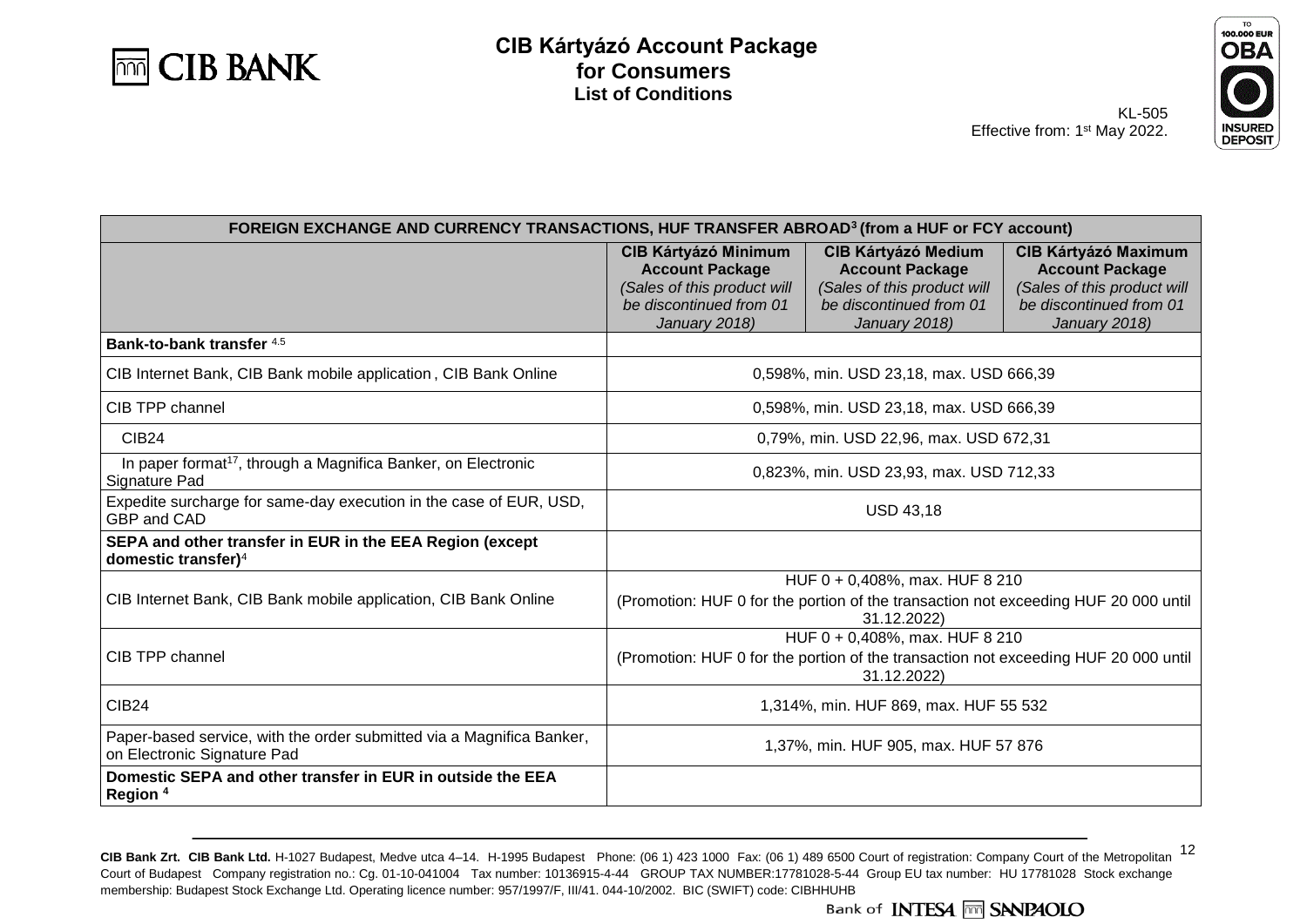



| CIB Internet Bank, CIB Bank mobile application, CIB Bank Online                                                                         | 0,582%, min. EUR 20,24, max. EUR 581,50                                          |  |  |
|-----------------------------------------------------------------------------------------------------------------------------------------|----------------------------------------------------------------------------------|--|--|
| CIB TPP channel                                                                                                                         | 0,582%, min. EUR 20,24, max. EUR 581,50                                          |  |  |
| <b>CIB24</b>                                                                                                                            | 0,77%, min. EUR 20,05, max. EUR 586,66                                           |  |  |
| Paper-based service, with the order submitted via a Magnifica Banker,<br>on Electronic Signature Pad                                    | 0,802%, min. EUR 20,90, max. EUR 621,58                                          |  |  |
| Expedition fee for execution with a T-day value date in EUR in the EEA<br>Region                                                        | EUR 38,69                                                                        |  |  |
| Intra-bank transfer $4,5$                                                                                                               |                                                                                  |  |  |
| CIB Internet Bank, CIB Bank mobile application, CIB Bank Online                                                                         | <b>USD 20,50</b>                                                                 |  |  |
| CIB TPP channel                                                                                                                         | <b>USD 20,50</b>                                                                 |  |  |
| <b>CIB24</b>                                                                                                                            | 0,393%, min. USD 15,62, max. USD 289,20                                          |  |  |
| In paper format <sup>17</sup> , through a Magnifica Banker, on Electronic<br>Signature Pad                                              | 0,41%, min. USD 16,29, max. USD 301,40                                           |  |  |
| Transfer between Client's own accounts kept at CIB Bank                                                                                 |                                                                                  |  |  |
| CIB Internet Bank, CIB Bank mobile application, CIB Bank Online                                                                         | HUF <sub>0</sub>                                                                 |  |  |
| CIB TPP channel                                                                                                                         | HUF <sub>0</sub>                                                                 |  |  |
| CIB24                                                                                                                                   | <b>USD 7,44</b>                                                                  |  |  |
| In paper format, through a Magnifica Banker, on Electronic Signature<br>Pad                                                             | <b>USD 7.75</b><br>(In the case of a Magnifica customer: USD 0 until 31.12.2022) |  |  |
| Supplementary fee for FCY transfer or FCY book-transfer orders<br>requiring manual processing                                           | <b>USD 2.26</b>                                                                  |  |  |
| <b>HUF transfer abroad</b>                                                                                                              | 0,291%, min. HUF 11 235, max. HUF 152 628                                        |  |  |
| Fee for the cancellation of an order (including recalling), or the<br>modification of an order<br>Intrabank order<br>Bank-to-bank order | HUF 0 / transaction<br>HUF 0 / transaction                                       |  |  |
|                                                                                                                                         |                                                                                  |  |  |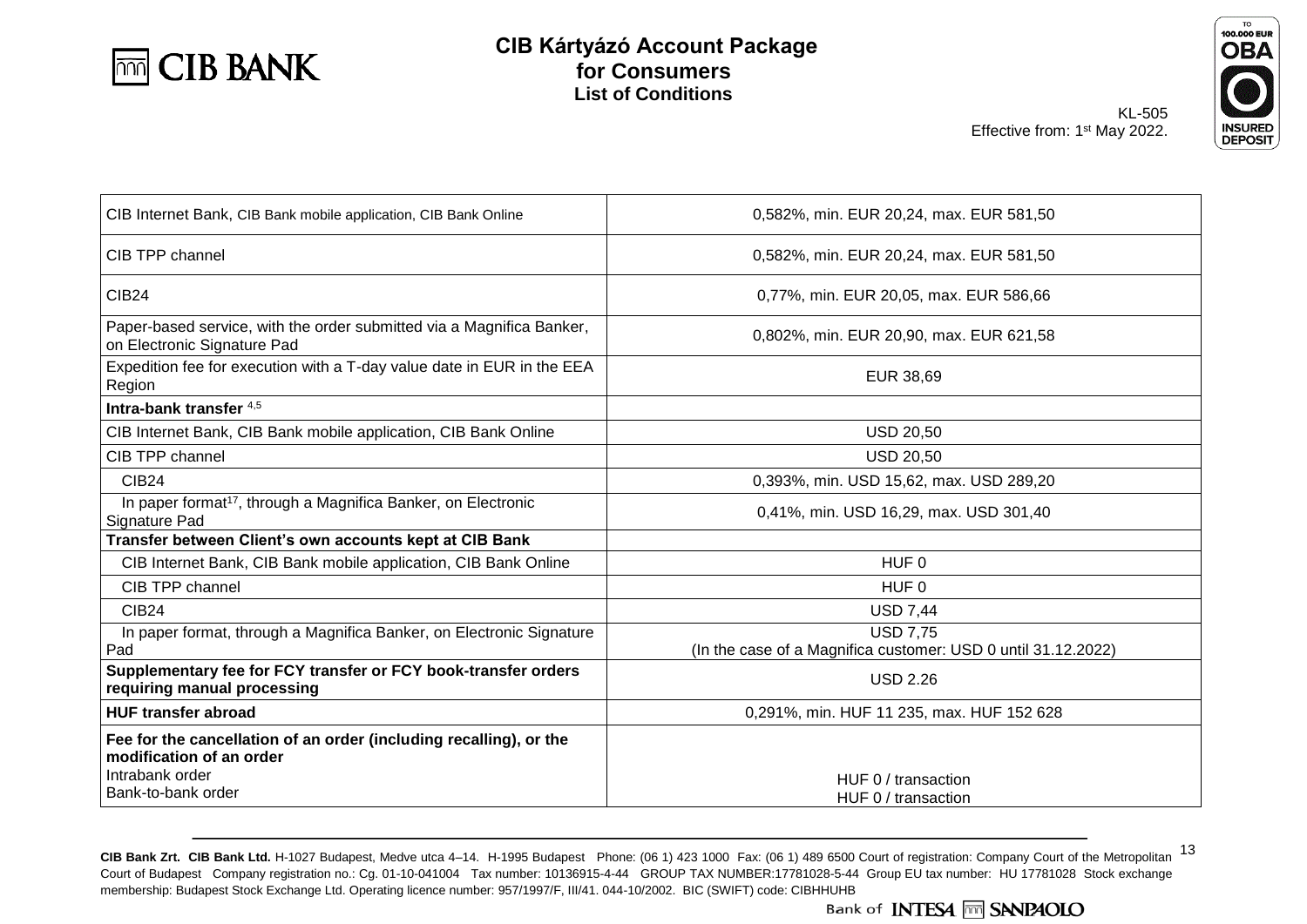



KL-505 Effective from: 1<sup>st</sup> May 2022.

| Deposit fixing or termination, increasing or reducing the amount of  <br>deposited capital on the rollover date |       |
|-----------------------------------------------------------------------------------------------------------------|-------|
| CIB Internet Bank, CIB Bank mobile application, CIB Bank Online <sup>14</sup>                                   | HUF 0 |
| CIB <sub>24</sub>                                                                                               | HUF 0 |
| In paper format, through a Magnifica Banker                                                                     | HUF 0 |

| FOREIGN EXCHANGE AND CURRENCY TRANSACTIONS, HUF TRANSFER ABROAD <sup>3</sup> (from a HUF or FCY account)                             |                                                                                                                                  |                                                                                                                                 |                                                                                                                                  |
|--------------------------------------------------------------------------------------------------------------------------------------|----------------------------------------------------------------------------------------------------------------------------------|---------------------------------------------------------------------------------------------------------------------------------|----------------------------------------------------------------------------------------------------------------------------------|
|                                                                                                                                      | <b>CIB Kártyázó Minimum</b><br><b>Account Package</b><br>(Sales of this product will<br>be discontinued from 01<br>January 2018) | <b>CIB Kártyázó Medium</b><br><b>Account Package</b><br>(Sales of this product will<br>be discontinued from 01<br>January 2018) | <b>CIB Kártyázó Maximum</b><br><b>Account Package</b><br>(Sales of this product will<br>be discontinued from 01<br>January 2018) |
| Termination of a fixed-term deposit on a day other than the<br>rollover date                                                         |                                                                                                                                  |                                                                                                                                 |                                                                                                                                  |
| CIB Internet Bank, CIB Bank mobile application, CIB Bank Online <sup>14</sup>                                                        |                                                                                                                                  | HUF <sub>0</sub>                                                                                                                |                                                                                                                                  |
| CIB <sub>24</sub>                                                                                                                    | HUF 113 /transaction                                                                                                             |                                                                                                                                 |                                                                                                                                  |
| In paper format, through a Magnifica Banker                                                                                          | HUF 282 /transaction                                                                                                             |                                                                                                                                 |                                                                                                                                  |
| Foreign-currency cash deposit to a HUF or FCY account (CIB Bank<br>Zrt. only accepts banknotes)                                      | HUF 0                                                                                                                            |                                                                                                                                 |                                                                                                                                  |
| Fee for the depositing of damaged foreign currency banknotes                                                                         | 11.29% of the deposited amount                                                                                                   |                                                                                                                                 |                                                                                                                                  |
| Foreign-currency cash withdrawal from a HUF or FCY account <sup>2</sup>                                                              |                                                                                                                                  | 1.436%, min. HUF 1 264, max. HUF 151 248                                                                                        |                                                                                                                                  |
| Forint cash withdrawal from an FCY account 2                                                                                         |                                                                                                                                  | 1.436%, min. HUF 1 264, max. HUF 151 248                                                                                        |                                                                                                                                  |
| <b>Issuing of FCY cheque</b><br>The Bank has not provided the service since 16.12.2013.                                              | $USD$ 14.64 + bank-to-bank transfer charges                                                                                      |                                                                                                                                 |                                                                                                                                  |
| <b>Collection of FCY cheque</b> (min. 30 Bank Working Days <sup>9</sup> )<br>The Bank has not provided the service since 16.12.2013. | 0.34%, min. USD 35, max. USD 124.2 + third-party bank charges and DHL charges                                                    |                                                                                                                                 |                                                                                                                                  |
| <b>Unpaid cheque</b>                                                                                                                 | <b>USD 5.65</b>                                                                                                                  |                                                                                                                                 |                                                                                                                                  |
| Transfer/crediting of the amount of a cheque drawn on CIB Bank                                                                       | <b>USD 11.29</b>                                                                                                                 |                                                                                                                                 |                                                                                                                                  |
| <b>Blocking of a cheque</b>                                                                                                          | <b>USD 11.29</b>                                                                                                                 |                                                                                                                                 |                                                                                                                                  |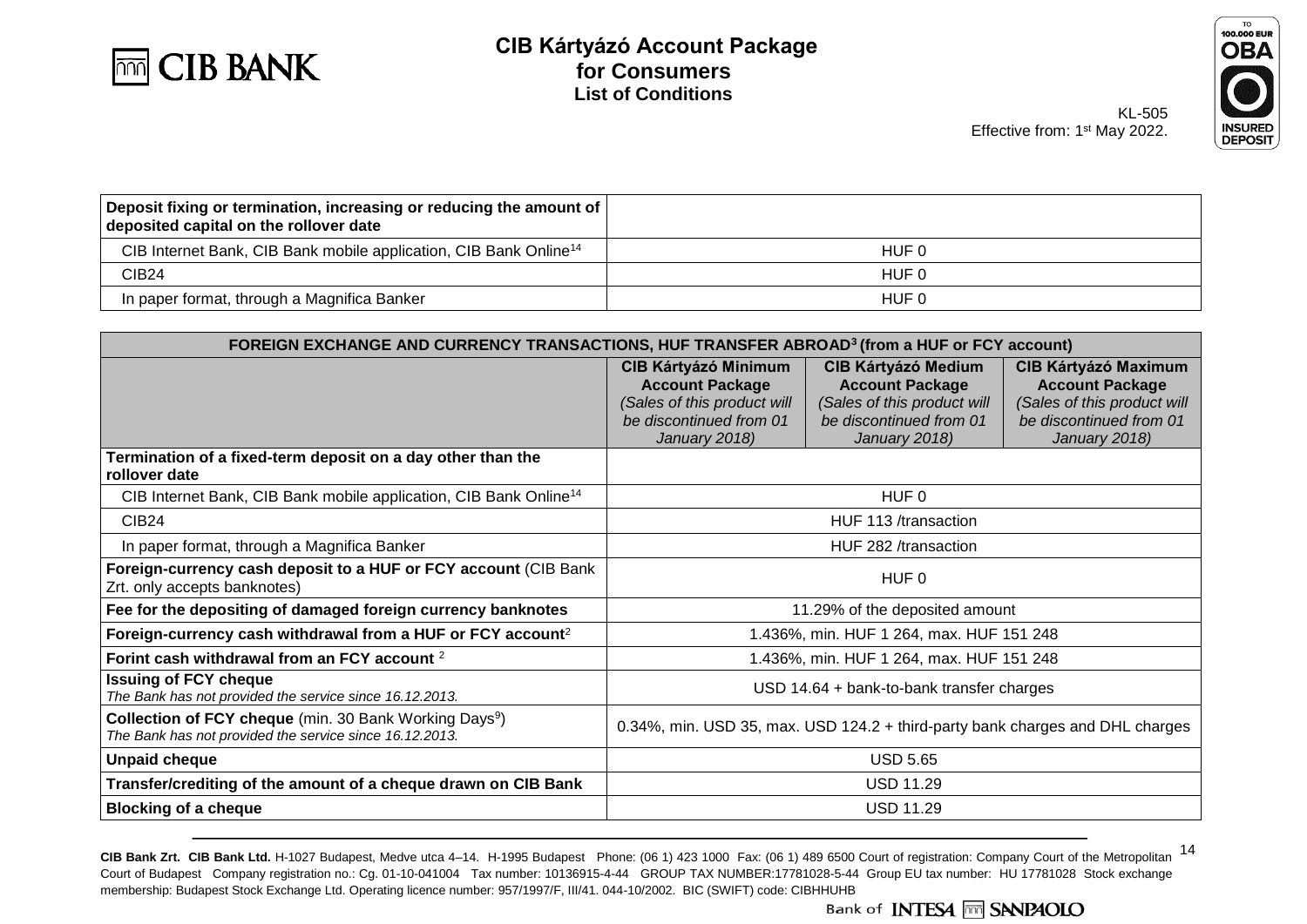



KL-505 Effective from: 1<sup>st</sup> May 2022.

| <b>ELECTRONIC SERVICES</b>                                                                                                                                                                           |                                                                                                                                                                            |                                                                                                                                 |                                                                                                                                  |
|------------------------------------------------------------------------------------------------------------------------------------------------------------------------------------------------------|----------------------------------------------------------------------------------------------------------------------------------------------------------------------------|---------------------------------------------------------------------------------------------------------------------------------|----------------------------------------------------------------------------------------------------------------------------------|
|                                                                                                                                                                                                      | <b>CIB Kártyázó Minimum</b><br><b>Account Package</b><br>(Sales of this product will<br>be discontinued from 01<br>January 2018)                                           | <b>CIB Kártyázó Medium</b><br><b>Account Package</b><br>(Sales of this product will<br>be discontinued from 01<br>January 2018) | <b>CIB Kártyázó Maximum</b><br><b>Account Package</b><br>(Sales of this product will<br>be discontinued from 01<br>January 2018) |
| <b>CIB Internet-based Electronic Services (CIB Internet Bank)</b>                                                                                                                                    |                                                                                                                                                                            |                                                                                                                                 |                                                                                                                                  |
| - Registration fee                                                                                                                                                                                   |                                                                                                                                                                            | HUF <sub>0</sub>                                                                                                                |                                                                                                                                  |
| - Subscription fee for security SMS text messages (notification of<br>logins and blocking)                                                                                                           |                                                                                                                                                                            | HUF <sub>0</sub>                                                                                                                |                                                                                                                                  |
| Fees for password generators                                                                                                                                                                         |                                                                                                                                                                            |                                                                                                                                 |                                                                                                                                  |
| -Token usage fee                                                                                                                                                                                     |                                                                                                                                                                            | HUF 0 / month / User                                                                                                            |                                                                                                                                  |
| - Easy Token usage fee (Sales of this product will be discontinued<br>from 15 February 2019)                                                                                                         | HUF 0 / month / User                                                                                                                                                       |                                                                                                                                 |                                                                                                                                  |
| - CIB Hard Token usage fee                                                                                                                                                                           |                                                                                                                                                                            | HUF 380 / month / User                                                                                                          |                                                                                                                                  |
| - CIB mobilToken usage fee                                                                                                                                                                           | HUF 0 / month / User                                                                                                                                                       |                                                                                                                                 |                                                                                                                                  |
| - CIB Hard Token request fee                                                                                                                                                                         | <b>HUF 1 910 / User</b>                                                                                                                                                    |                                                                                                                                 |                                                                                                                                  |
| - One-off fee for Token replacement (if the Token is lost or becomes<br>unusable or unreliable) <sup>18</sup>                                                                                        | In case of a replacement request, the token available in CIB Bank Mobile<br>Application or the CIB Hard Token are available for further use of the Electronic<br>Services. |                                                                                                                                 |                                                                                                                                  |
| - One-off fee for Easy Token replacement (if the Token is lost or<br>becomes technically unusable or unreliable) (Sales of this product will<br>be discontinued from 15 February 2019) <sup>18</sup> | In case of a replacement request, the token available in CIB Bank Mobile<br>Application or the CIB Hard Token are available for further use of the Electronic<br>Services. |                                                                                                                                 |                                                                                                                                  |
| - One-off fee for CIB Hard Token replacement (if the Token is lost or<br>becomes technically unusable or unreliable)                                                                                 | <b>HUF 3 599</b>                                                                                                                                                           |                                                                                                                                 |                                                                                                                                  |
| - One-off fee for CIB mobilToken replacement (re-registration)                                                                                                                                       | HUF 0                                                                                                                                                                      |                                                                                                                                 |                                                                                                                                  |
| <b>CIB Internet-based Electronic Services (CIB Bank mobile application)</b>                                                                                                                          |                                                                                                                                                                            |                                                                                                                                 |                                                                                                                                  |
| Registration fee<br>$\blacksquare$                                                                                                                                                                   | HUF <sub>0</sub>                                                                                                                                                           |                                                                                                                                 |                                                                                                                                  |
| Monthly fee                                                                                                                                                                                          | HUF 0                                                                                                                                                                      |                                                                                                                                 |                                                                                                                                  |

<sup>15</sup> **CIB Bank Zrt. CIB Bank Ltd.** H-1027 Budapest, Medve utca 4–14. H-1995 Budapest Phone: (06 1) 423 1000 Fax: (06 1) 489 6500 Court of registration: Company Court of the Metropolitan Court of Budapest Company registration no.: Cg. 01-10-041004 Tax number: 10136915-4-44 GROUP TAX NUMBER:17781028-5-44 Group EU tax number: HU 17781028 Stock exchange membership: Budapest Stock Exchange Ltd. Operating licence number: 957/1997/F, III/41. 044-10/2002. BIC (SWIFT) code: CIBHHUHB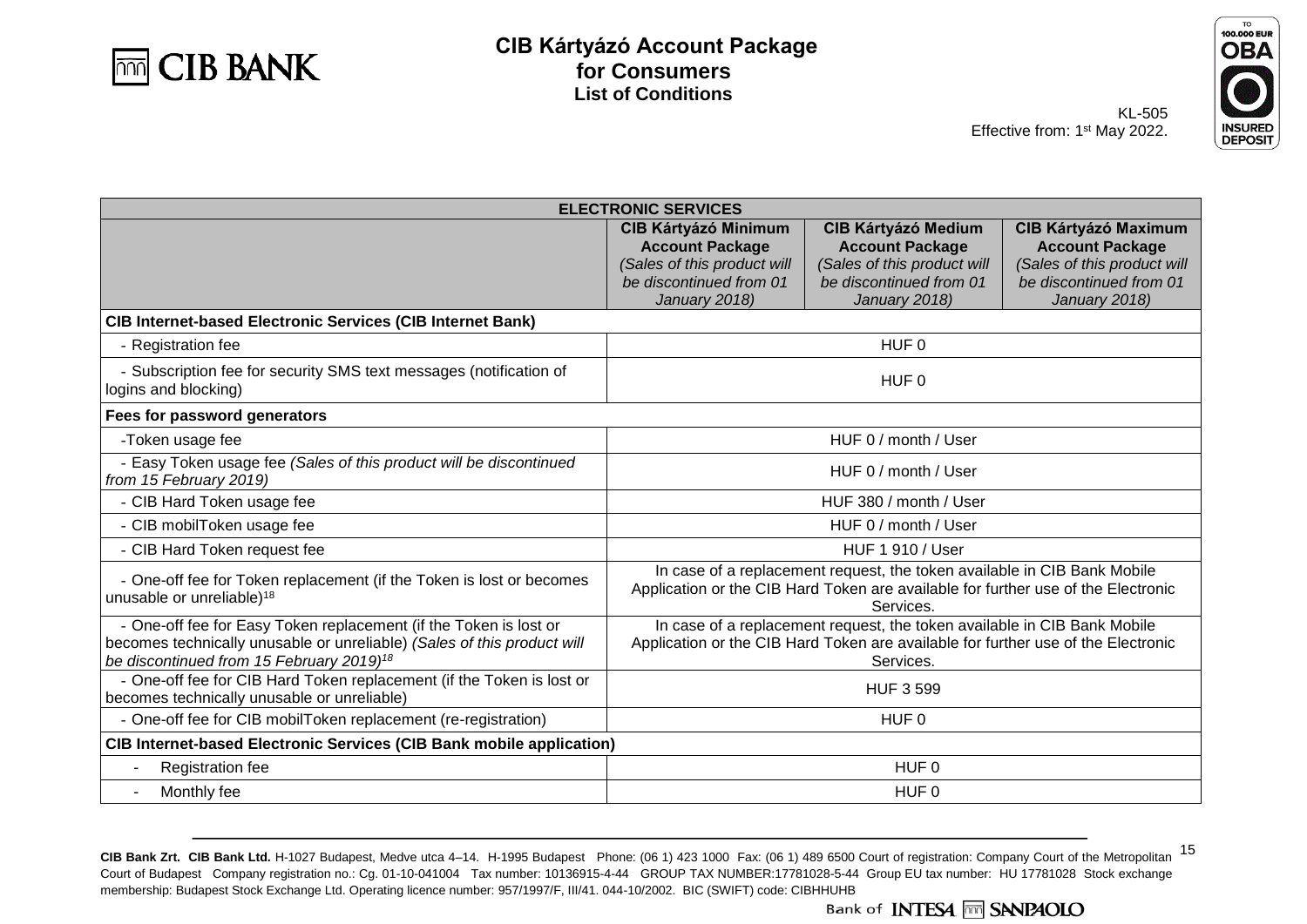



| <b>CIB Internet based Electronic Services (CIB Bank Online)</b>                                      |                                 |                                                                                                  |                                                                                                   |  |
|------------------------------------------------------------------------------------------------------|---------------------------------|--------------------------------------------------------------------------------------------------|---------------------------------------------------------------------------------------------------|--|
| <b>Registration fee</b>                                                                              |                                 | HUF 0                                                                                            |                                                                                                   |  |
| Monthly fee<br>$\blacksquare$                                                                        |                                 | HUF 0                                                                                            |                                                                                                   |  |
| CIB Mobilbank $6$                                                                                    |                                 |                                                                                                  |                                                                                                   |  |
| - Security text messages on transactions performed with a CIB bank<br>card (card monitoring service) | HUF 77 /month /phone<br>number  | HUF 77 /month /phone<br>number<br>Special offer: Until 31.12.2022:<br>HUF 0 /month /phone number | HUF 77 /month /phone<br>number<br>Special offer: Until 31.12.2022:<br>HUF 0 /month /phone number  |  |
| - SMS fee <sup>7</sup> in the case of the Card Monitoring Service                                    | HUF 50 / message                | HUF 50 /message<br>Special offer: Until 31.12.2022:<br>HUF 0/message                             | HUF 50 /message<br>Special offer: Until 31.12.2022:<br>HUF 0/message                              |  |
| - Text messages on debits and credits on your bank account (account-<br>monitoring service)          | HUF 468 /month /phone<br>number | HUF 468 /month /phone<br>number                                                                  | HUF 468 /month /phone<br>number<br>Special offer: Until 31.12.2022:<br>HUF 0 /month /phone number |  |
| - SMS fee <sup>7</sup> in the case of the Account Monitoring Service                                 | HUF 50 /message                 | HUF 50 /message                                                                                  | HUF 50 /message<br>Special offer: Until 31.12.2022:<br>HUF 0/message                              |  |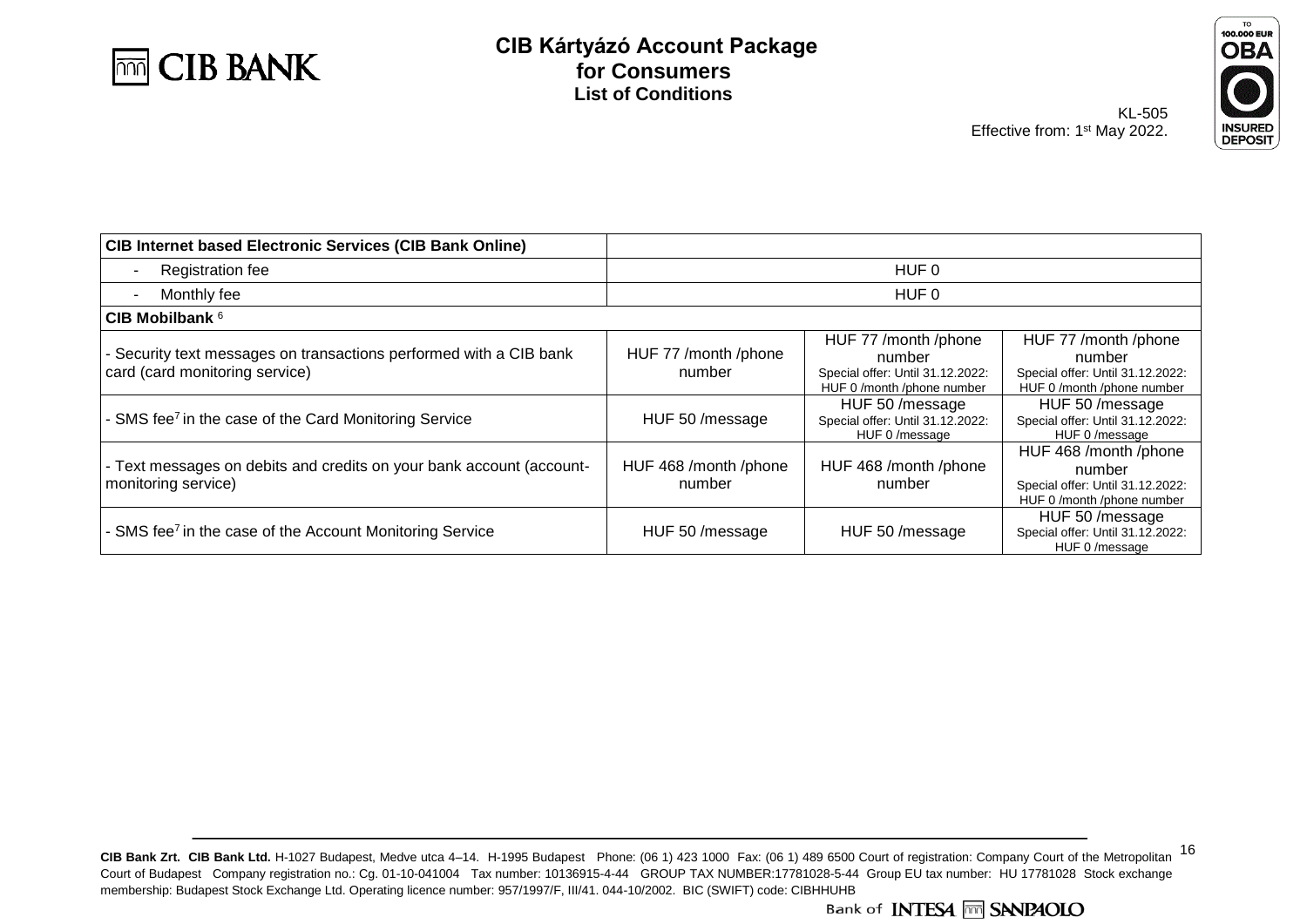



KL-505 Effective from: 1<sup>st</sup> May 2022.

| <b>OPTIONAL ADDITIONAL SERVICES</b>                                                                                                                                                                                                                         |                                                                                                                                                                         |                                                                                                                                 |                                                                                                                                  |
|-------------------------------------------------------------------------------------------------------------------------------------------------------------------------------------------------------------------------------------------------------------|-------------------------------------------------------------------------------------------------------------------------------------------------------------------------|---------------------------------------------------------------------------------------------------------------------------------|----------------------------------------------------------------------------------------------------------------------------------|
|                                                                                                                                                                                                                                                             | <b>CIB Kártyázó Minimum</b><br><b>Account Package</b><br>(Sales of this product will be<br>discontinued from 01 January<br>2018)                                        | <b>CIB Kártyázó Medium</b><br><b>Account Package</b><br>(Sales of this product<br>will be discontinued<br>from 01 January 2018) | <b>CIB Kártyázó Maximum</b><br><b>Account Package</b><br>(Sales of this product will<br>be discontinued from 01<br>January 2018) |
| Monthly premium for CIB Accident Guard Package<br>(available for individuals between the ages of 18 - 65)                                                                                                                                                   | <b>HUF 600</b><br>Promotion: For applications between 01.12.2021 and 31.03.2022, monthly premium<br>is HUF 0 for 2 full months following the month of the application   |                                                                                                                                 |                                                                                                                                  |
| Monthly premium for CIB Accident Guard Plus Package<br>(available for individuals between the ages of 18 - 65)                                                                                                                                              | <b>HUF 1 150</b><br>Promotion: For applications between 01.12.2021 and 31.03.2022, monthly premium<br>is HUF 0 for 2 full months following the month of the application |                                                                                                                                 |                                                                                                                                  |
| Monthly premium for CIB Accident Guard Family Package<br>(available for principal insured persons between the ages of 18 -<br>65; the other insured persons can be children under 18, spouses<br>or registered partners between the ages of 18 and 65)      | <b>HUF 1 200</b><br>Promotion: For applications between 01.12.2021 and 31.03.2022, monthly premium<br>is HUF 0 for 2 full months following the month of the application |                                                                                                                                 |                                                                                                                                  |
| Monthly premium for CIB Accident Guard Family Plus Package<br>(available for principal insured persons between the ages of 18 -<br>65; the other insured persons can be children under 18, spouses<br>or registered partners between the ages of 18 and 65) | <b>HUF 2 300</b><br>Promotion: For applications between 01.12.2021 and 31.03.2022, monthly premium<br>is HUF 0 for 2 full months following the month of the application |                                                                                                                                 |                                                                                                                                  |
| Monthly premium for HUF 1,000,000 accident insurance policy<br>providing cover for accidental death (available between 18 and 65<br>years of age)                                                                                                           | <b>HUF 139</b>                                                                                                                                                          |                                                                                                                                 |                                                                                                                                  |
| Monthly premium for HUF 1,000,000 life insurance policy providing<br>cover for death by any cause (available between 18 and 65 years of<br>age)                                                                                                             | <b>HUF 399</b><br>Not available after 08.08.2013.                                                                                                                       |                                                                                                                                 |                                                                                                                                  |
| Monthly premium for HUF 8,000,000 accident insurance policy<br>providing cover for accidental death (available between 18 and 65<br>years of age)                                                                                                           | <b>HUF 999</b><br>Not available after 08.08.2013.                                                                                                                       |                                                                                                                                 |                                                                                                                                  |
| Monthly premium for HUF 8,000,000 life insurance policy providing<br>cover for death by any cause (available up to 65 years of age)                                                                                                                         | <b>HUF 2 499</b><br>Not available after 08.08.2013.                                                                                                                     |                                                                                                                                 |                                                                                                                                  |

CIB Bank Zrt. CIB Bank Ltd. H-1027 Budapest, Medve utca 4-14. H-1995 Budapest Phone: (06 1) 423 1000 Fax: (06 1) 489 6500 Court of registration: Company Court of the Metropolitan 17 Court of Budapest Company registration no.: Cg. 01-10-041004 Tax number: 10136915-4-44 GROUP TAX NUMBER:17781028-5-44 Group EU tax number: HU 17781028 Stock exchange membership: Budapest Stock Exchange Ltd. Operating licence number: 957/1997/F, III/41. 044-10/2002. BIC (SWIFT) code: CIBHHUHB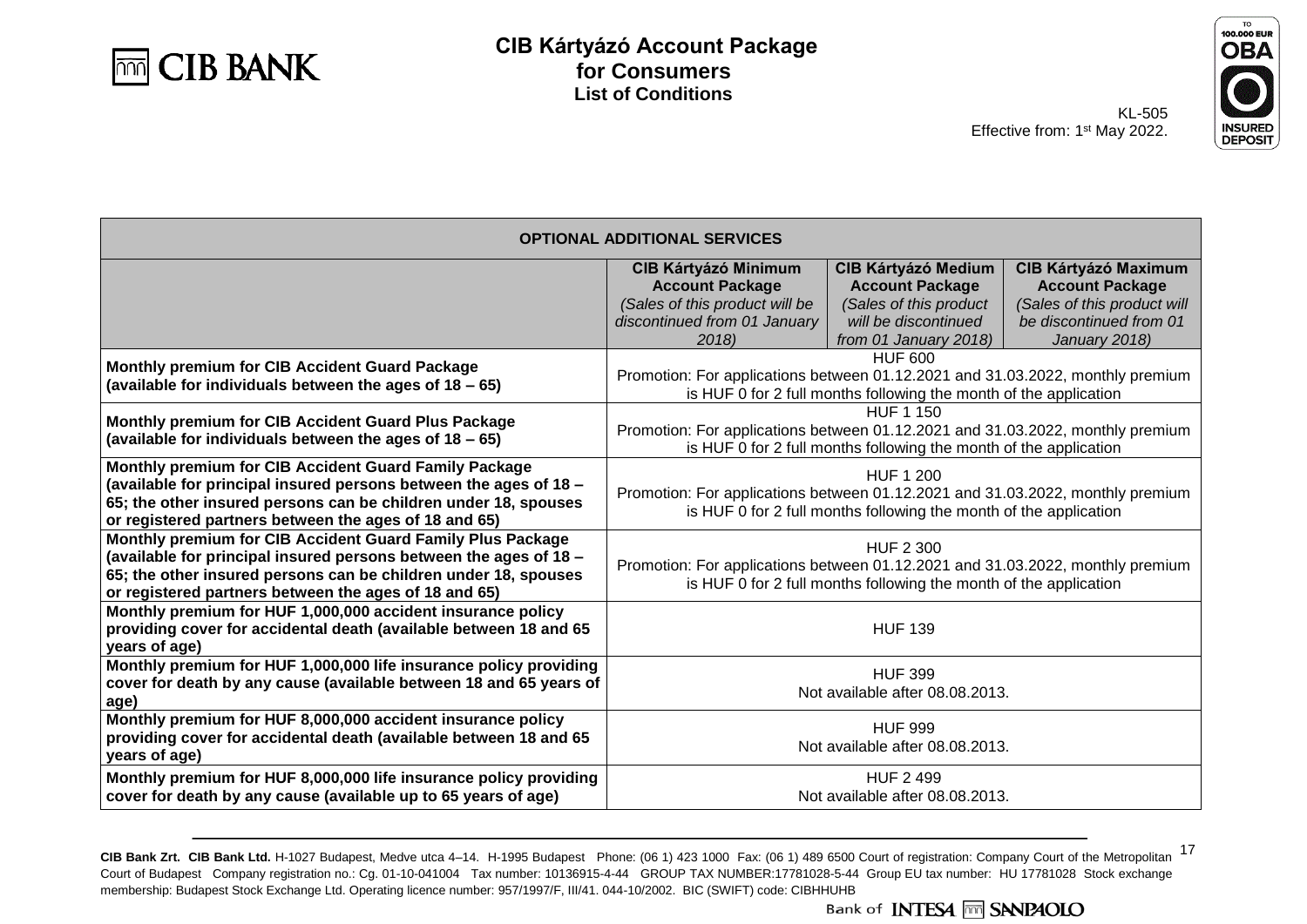



KL-505 Effective from: 1<sup>st</sup> May 2022.

| <b>OPTIONAL ADDITIONAL SERVICES</b>                                                                          |                                                                                                                                                                                                                                                            |                                                                                                                                 |                                                                                                                                  |  |
|--------------------------------------------------------------------------------------------------------------|------------------------------------------------------------------------------------------------------------------------------------------------------------------------------------------------------------------------------------------------------------|---------------------------------------------------------------------------------------------------------------------------------|----------------------------------------------------------------------------------------------------------------------------------|--|
|                                                                                                              | <b>CIB Kártyázó Minimum</b><br><b>Account Package</b><br>(Sales of this product will be<br>discontinued from 01 January<br>2018                                                                                                                            | <b>CIB Kártyázó Medium</b><br><b>Account Package</b><br>(Sales of this product<br>will be discontinued<br>from 01 January 2018) | <b>CIB Kártyázó Maximum</b><br><b>Account Package</b><br>(Sales of this product will<br>be discontinued from 01<br>January 2018) |  |
| Monthly premium for CIB Health Guard, Standard Basic Package                                                 | HUF 2 500 / month / insured<br>(Contract concluded before 1 June 2019)                                                                                                                                                                                     |                                                                                                                                 |                                                                                                                                  |  |
| (available at an age 6 month - 69 years)                                                                     | HUF 3 500 / month / insured<br>(Contract concluded from 1 June 2019 - to 31 July 2021)                                                                                                                                                                     |                                                                                                                                 |                                                                                                                                  |  |
| Monthly premium for CIB Health Guard 2.0, Standard Basic<br>Package (available at an age 6 month - 69 years) | HUF 4 950 / month / insured<br>(Contract concluded from 1 August 2021)<br>Promotion: For applications between 01.12.2021 and 31.03.2022, following the<br>month of the application, the monthly premium for 2 full months is 50% of the<br>monthly premium |                                                                                                                                 |                                                                                                                                  |  |
| Monthly premium for CIB Health Guard, Optimum Basic Package                                                  | HUF 5 500 / month / insured<br>(Contract concluded before 1 June 2019)                                                                                                                                                                                     |                                                                                                                                 |                                                                                                                                  |  |
| (available at an age 18 - 69 years)                                                                          | HUF 7 500 / month / insured<br>(Contract concluded from 1 June 2019 - to 31 July 2021)                                                                                                                                                                     |                                                                                                                                 |                                                                                                                                  |  |
| Monthly premium for CIB Health Guard 2.0, Optimum Basic<br>Package (available at an age 18 - 69 years)       | HUF 7 950 / month / insured<br>(Contract concluded from 1 August 2021)<br>Promotion: For applications between 01.12.2021 and 31.03.2022, following the<br>month of the application, the monthly premium for 2 full months is 50% of the<br>monthly premium |                                                                                                                                 |                                                                                                                                  |  |
| Monthly premium for CIB Health Guard, Premium Basic Package<br>(available at an age 18 - 69 years)           | HUF 11 500 / month / insured<br>(Contract concluded before 1 June 2019)                                                                                                                                                                                    |                                                                                                                                 |                                                                                                                                  |  |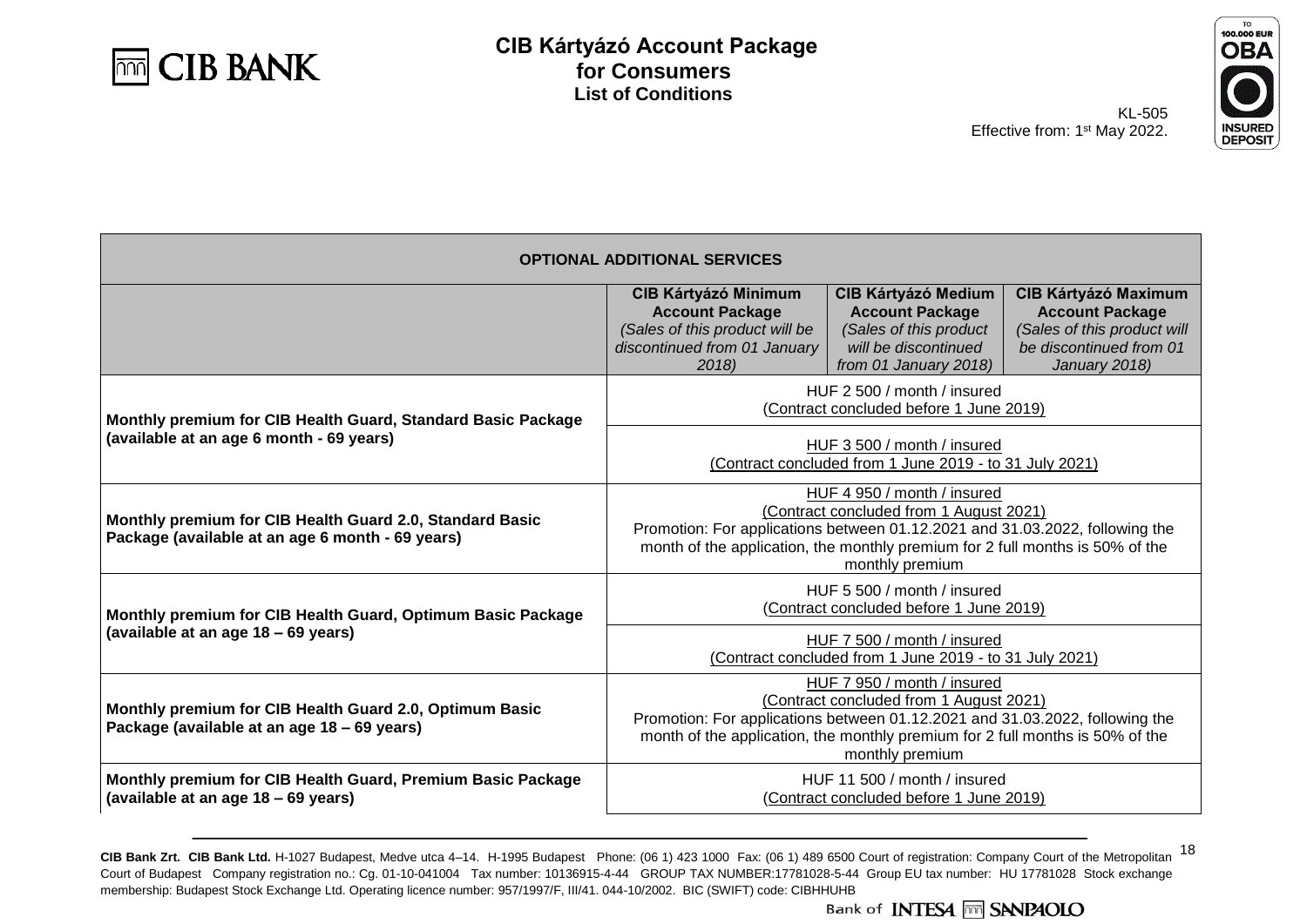



KL-505 Effective from: 1<sup>st</sup> May 2022.

|                                                                                                                                                                         | HUF 14 500 / month / insured<br>(Contract concluded from 1 June 2019 - to 31 July 2021)                                                                                                                                                                     |
|-------------------------------------------------------------------------------------------------------------------------------------------------------------------------|-------------------------------------------------------------------------------------------------------------------------------------------------------------------------------------------------------------------------------------------------------------|
| Monthly premium for CIB Health Guard 2.0, Premium Basic<br>Package (available at an age 18 – 69 years)                                                                  | HUF 10 950 / month / insured<br>(Contract concluded from 1 August 2021)<br>Promotion: For applications between 01.12.2021 and 31.03.2022, following the<br>month of the application, the monthly premium for 2 full months is 50% of the<br>monthly premium |
| Hope Plus Silver Additional Insurance Package (available at an age<br>18 - 65 years, only attached to CIB Health Guard Basic Package).<br><b>Monthly premium</b>        | HUF 2 800 / month / insured<br>(Contract concluded before 1 June 2019 and from 1 June 2019 - to 31 July 2021)                                                                                                                                               |
| Hope Plus Gold Additional Insurance Package (available at an age<br>18 - 65 years, only attached to CIB Health Guard Basic Package).<br><b>Monthly premium</b>          | HUF 8 500 / month / insured<br>(Contract concluded before 1 June 2019 and from 1 June 2019 - to 31 July 2021)                                                                                                                                               |
| Monthly premium for Hope Plus Silver Additional Insurance<br>Package (available at an age 18 - 65 years, only attached to CIB<br><b>Health Guard 2.0 Basic Package)</b> | HUF 2 800 / month / insured<br>(Contract concluded from 1 August 2021)                                                                                                                                                                                      |
| Monthly premium for Hope Plus Gold Additional Insurance<br>Package (available at an age 18 - 65 years, only attached to CIB<br>Health Guard 2.0 Basic Package)          | HUF 8 500 / month / insured<br>(Contract concluded from 1 August 2021)                                                                                                                                                                                      |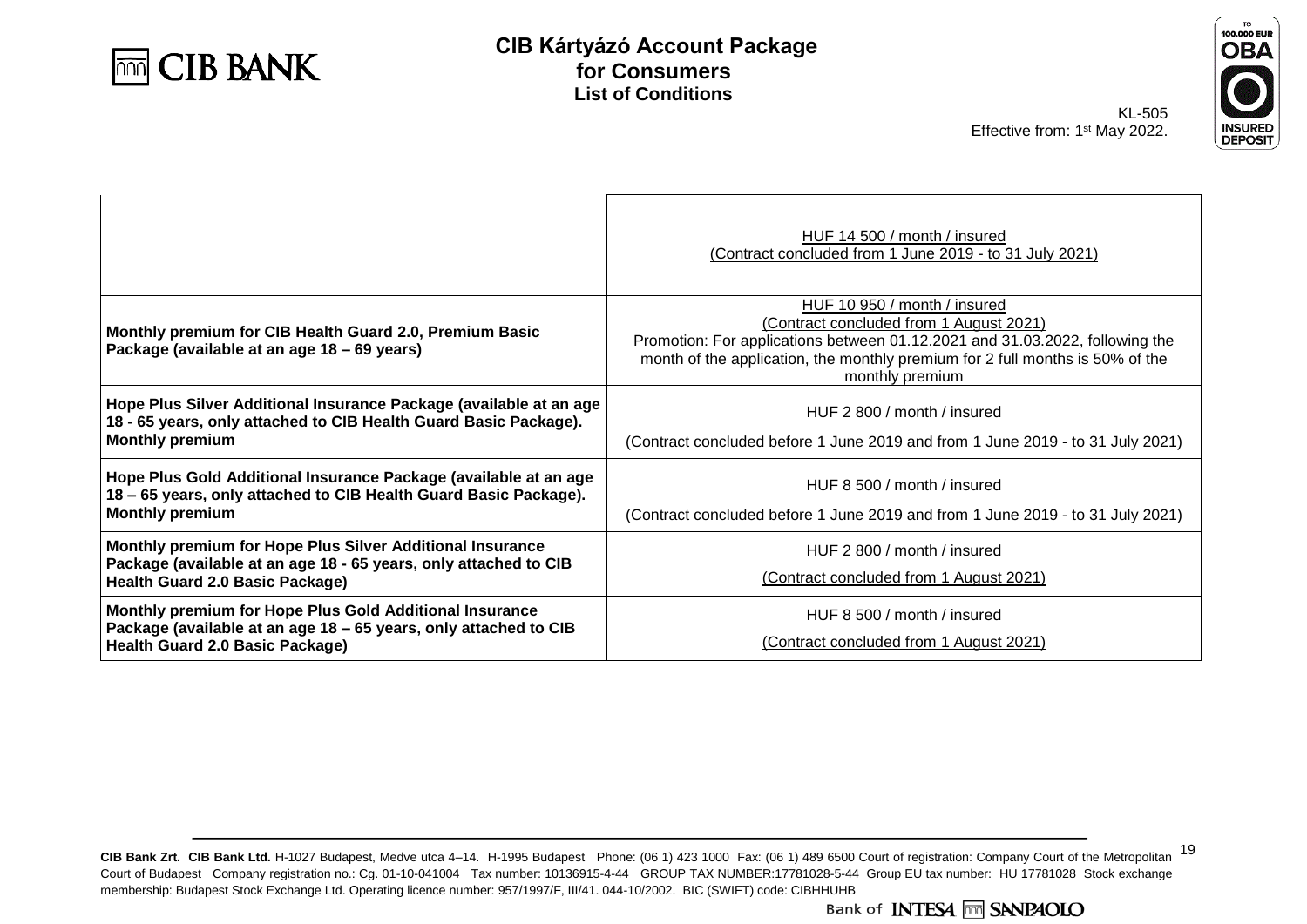



KL-505 Effective from: 1<sup>st</sup> May 2022.

|                                             | <b>HUF CARD COVERAGE</b><br>ACCOUNT <sup>4</sup> | <b>FCY CARD</b><br><b>COVERAGE</b><br>ACCOUNT <sup>4</sup>                                | <b>CIB UNSECURED LOAN</b><br><b>TECHNICAL ACCOUNT<sup>8</sup></b><br>(Sales of this product will<br>be discontinued from 01<br>September 2017) |
|---------------------------------------------|--------------------------------------------------|-------------------------------------------------------------------------------------------|------------------------------------------------------------------------------------------------------------------------------------------------|
| <b>On-demand interest</b>                   | Annual interest: 0,01%                           | Annual interest: 0,01%                                                                    | Annual interest: 0,00%                                                                                                                         |
|                                             | AER: 0,01%                                       | AER: 0,01%                                                                                | AER: 0,00%                                                                                                                                     |
| Interest on unauthorised credit             | 27,99%                                           | <b>Risk Free Rate - RFR</b><br>in the given currency<br>$(O/N)$ + yearly 6% <sup>20</sup> | 27,99%                                                                                                                                         |
| Debiting of interest on unauthorised credit | on last working day of calendar month            |                                                                                           |                                                                                                                                                |
| Account-opening minimum amount              | none                                             |                                                                                           |                                                                                                                                                |
| Monthly account management fee              | HUF <sub>0</sub>                                 |                                                                                           |                                                                                                                                                |
| Account opening and closing fee             | HUF 0<br>HUF 0                                   |                                                                                           | HUF 0                                                                                                                                          |

|                                                                                                                                       | <b>HUF CARD COVERAGE</b><br>ACCOUNT <sup>4</sup> | <b>FCY CARD</b><br><b>COVERAGE</b><br>ACCOUNT <sup>4</sup> | <b>CIB UNSECURED LOAN</b><br><b>TECHNICAL ACCOUNT<sup>8</sup></b><br>(Sales of this product will<br>be discontinued from 01<br>September 2017) |
|---------------------------------------------------------------------------------------------------------------------------------------|--------------------------------------------------|------------------------------------------------------------|------------------------------------------------------------------------------------------------------------------------------------------------|
| Regular monthly statement via CIB Internet Bank, CIB Bank mobile<br>application, CIB Bank Online <sup>11</sup>                        | HUF 0                                            | HUF 0                                                      | HUF 0                                                                                                                                          |
| <b>Regular monthly statement</b>                                                                                                      | HUF 0                                            | HUF 0                                                      | Not available                                                                                                                                  |
| First monthly paper statement of each month                                                                                           | HUF 0                                            | HUF 0                                                      | HUF 0<br>(only at Client's request)                                                                                                            |
| Fee for issuing additional bank statements or certificates at the<br><b>Client's request</b><br>Relating to the past 6 months / month | HUF 1 129<br><b>HUF 2 258</b>                    | <b>USD 5.65</b><br><b>USD 11.29</b>                        | <b>HUF 1438</b><br><b>HUF 2878</b>                                                                                                             |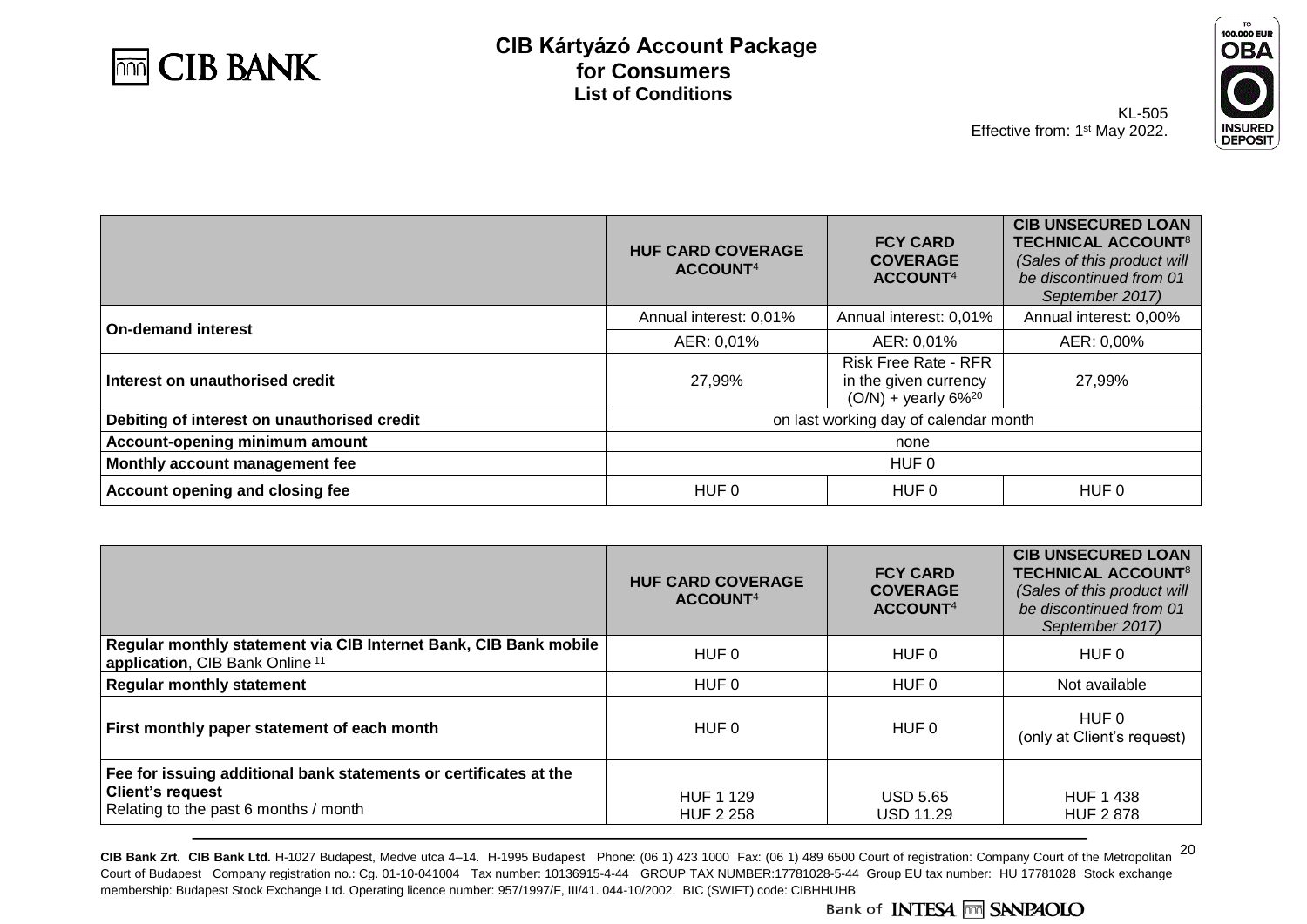



KL-505 Effective from: 1<sup>st</sup> May 2022.

| Relating to more than 6 months previously / month                                                                                                                                                               |                                         |                                           |                                                   |
|-----------------------------------------------------------------------------------------------------------------------------------------------------------------------------------------------------------------|-----------------------------------------|-------------------------------------------|---------------------------------------------------|
| Transfer between Client's own accounts kept at CIB Bank                                                                                                                                                         |                                         |                                           |                                                   |
| CIB Internet Bank, CIB Bank mobile application, CIB Bank Online                                                                                                                                                 | HUF 0                                   | HUF 0                                     | HUF 0                                             |
| CIB TPP channel                                                                                                                                                                                                 | HUF 0                                   | HUF 0                                     | HUF 0                                             |
| CIB <sub>24</sub>                                                                                                                                                                                               | <b>HUF 116</b>                          | <b>USD 5.80</b>                           | HUF 0                                             |
| In paper format, through a Magnifica Banker, on Electronic Signature<br>Pad                                                                                                                                     | 0,174%, min. HUF 232,<br>max. HUF 8 117 | 0,174%, min. USD<br>11.59, max. USD 33.67 | HUF 0                                             |
| Cash deposit at a branch                                                                                                                                                                                        | HUF 0                                   | HUF 0                                     | HUF 0                                             |
| - fee for coin processing if more than 50 coins are deposited <sup>2</sup>                                                                                                                                      | 3,39%                                   | 3,39%                                     | 3,39%                                             |
| Deposit through a postal cash-transfer order                                                                                                                                                                    | HUF $113 + 0,39\%$ /transaction         | Not available                             | Not available                                     |
| Foreign-currency cash deposit to a HUF or FCY account (CIB only<br>accepts bank notes)                                                                                                                          | HUF 0                                   | HUF 0                                     | Not available                                     |
| Cash withdrawal from cash desk in a bank branch <sup>2</sup><br>- fee for coin processing if more than 50 coins are withdrawn <sup>2</sup>                                                                      | Not available                           | Not available                             | 1,40%, min. HUF 884,<br>max. HUF 147 130<br>3,39% |
| Fee for failing to make a cash-desk withdrawal after giving<br>advance notice, or for withdrawing more than HUF 1 million (or the<br>equivalent in foreign currency) without giving advance notice <sup>2</sup> | Not available                           | Not available                             | HUF 11,291 / occasion                             |
| <b>Correspondence fee</b>                                                                                                                                                                                       | <b>HUF 565</b>                          | <b>HUF 565</b>                            | <b>HUF 565</b>                                    |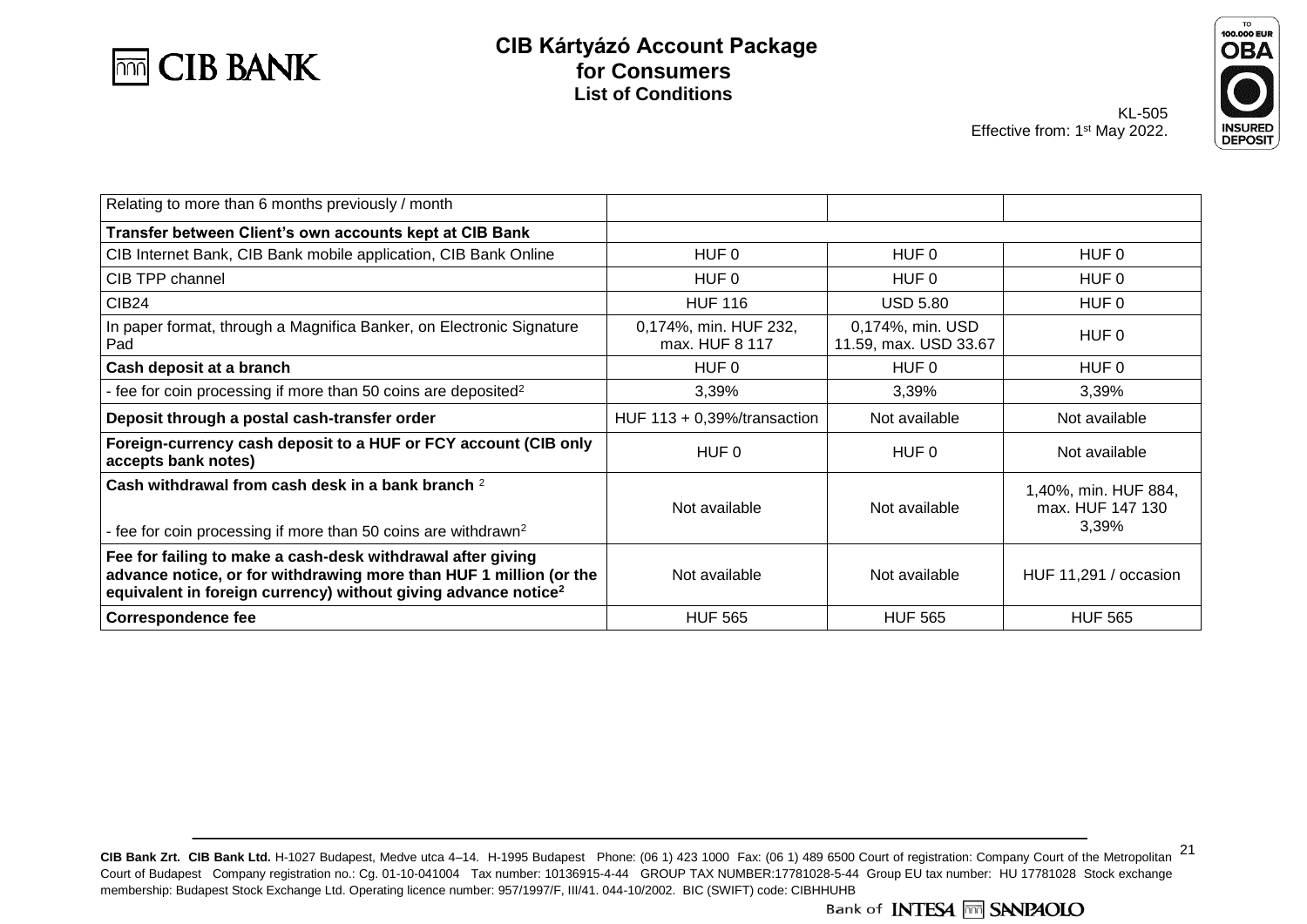



KL-505 Effective from: 1<sup>st</sup> May 2022.

| <b>INSURE</b>    |
|------------------|
|                  |
| <b>DEPC</b><br>s |

|                                                                                                                                              | <b>HUF CARD COVERAGE</b><br>ACCOUNT <sup>4</sup>                                                             | <b>FCY CARD</b><br><b>COVERAGE</b><br>ACCOUNT <sup>4</sup> | <b>CIB UNSECURED LOAN</b><br><b>TECHNICAL ACCOUNT<sup>8</sup></b><br>(Sales of this product will<br>be discontinued from 01<br>September 2017)                                         |
|----------------------------------------------------------------------------------------------------------------------------------------------|--------------------------------------------------------------------------------------------------------------|------------------------------------------------------------|----------------------------------------------------------------------------------------------------------------------------------------------------------------------------------------|
| <b>CIB Internet based Electronic Services</b>                                                                                                |                                                                                                              |                                                            |                                                                                                                                                                                        |
| <b>CIB Internet-based Electronic Services (CIB Internet Bank)</b>                                                                            | <b>CIB Internet Bank -</b><br><b>Compulsory</b><br><b>Supplementary Service</b>                              |                                                            |                                                                                                                                                                                        |
| - Registration fee                                                                                                                           |                                                                                                              |                                                            | HUF 0                                                                                                                                                                                  |
| - Subscription fee for security SMS text messages (notification of<br>logins and blocking)                                                   |                                                                                                              |                                                            | HUF 64 / month / User                                                                                                                                                                  |
| Fees for password generators                                                                                                                 |                                                                                                              |                                                            |                                                                                                                                                                                        |
| - Token usage fee                                                                                                                            | The CIB Internet-based Electronic Service is available<br>for a card coverage account, and the Bank does not |                                                            | HUF 56 / month / User                                                                                                                                                                  |
| - Easy Token usage fee (Sales of this product will be discontinued<br>from 15 February 2019)                                                 |                                                                                                              |                                                            | HUF 56 / month / User                                                                                                                                                                  |
| - CIB Hard Token usage fee                                                                                                                   |                                                                                                              |                                                            | HUF 380 / month / User                                                                                                                                                                 |
| - CIB mobilToken usage fee                                                                                                                   |                                                                                                              |                                                            | HUF 56 / month / User                                                                                                                                                                  |
| - CIB Hard Token request fee                                                                                                                 | charge any fee for this service in relation to the card                                                      |                                                            | <b>HUF 1 910 / User</b>                                                                                                                                                                |
| - One-off fee for Token replacement (if the Token is lost or becomes<br>unusable or unreliable) <sup>18</sup>                                | coverage account.                                                                                            |                                                            | In case of a replacement<br>request, the token<br>available in CIB Bank<br>Mobile Application or the<br>CIB Hard Token are<br>available for further use of<br>the Electronic Services. |
| - One-off fee for Easy Token replacement (if the Token is lost or<br>becomes technically unusable or unreliable) (Sales of this product will |                                                                                                              |                                                            | In case of a replacement<br>request, the token                                                                                                                                         |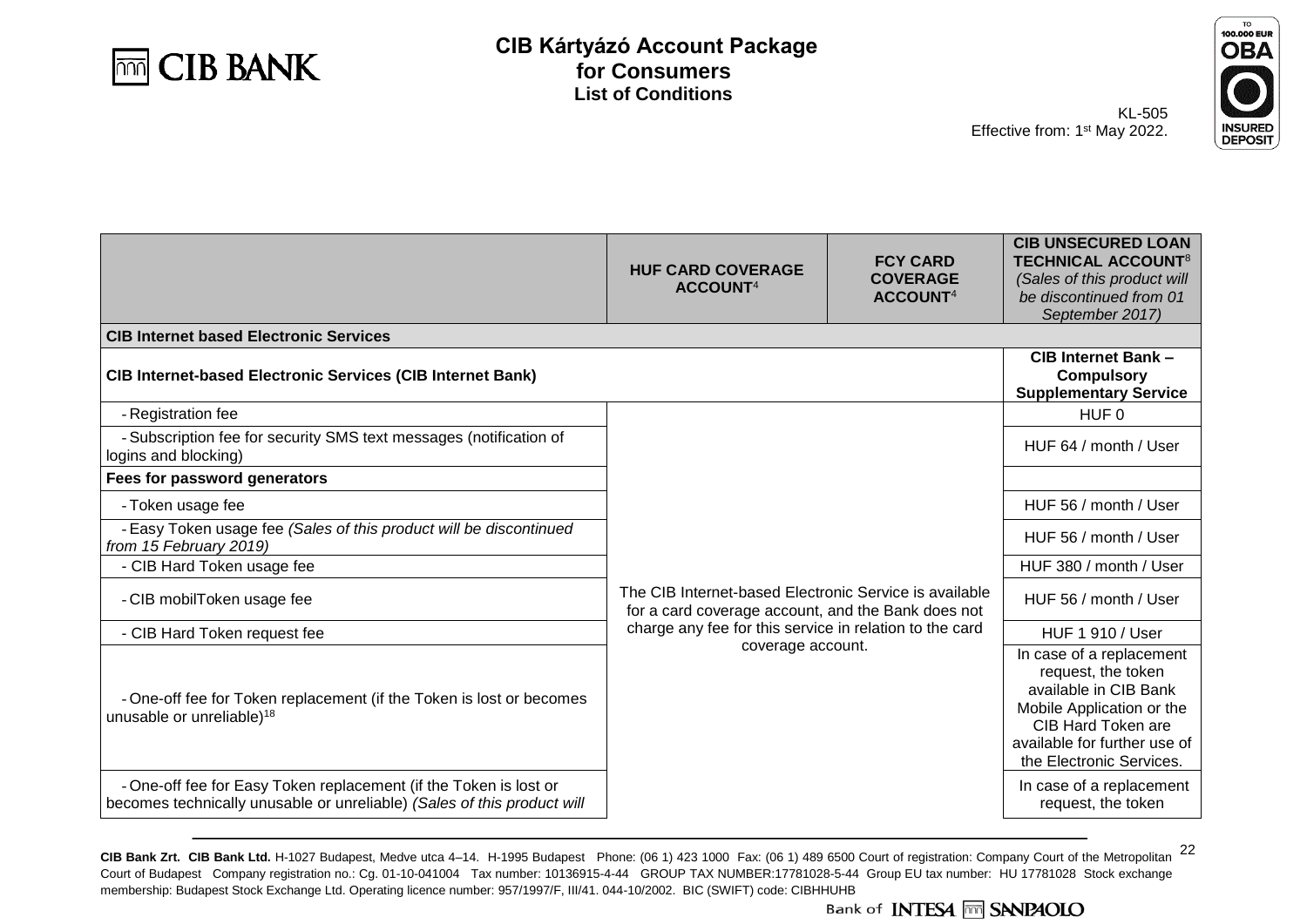



| be discontinued from 15 February 2019) <sup>18</sup>                                                     |                                                                                                                                                                                      |       | available in CIB Bank<br>Mobile Application or the<br>CIB Hard Token are<br>available for further use of<br>the Electronic Services. |
|----------------------------------------------------------------------------------------------------------|--------------------------------------------------------------------------------------------------------------------------------------------------------------------------------------|-------|--------------------------------------------------------------------------------------------------------------------------------------|
| - One-off fee for CIB Hard Token replacement (if the Token is lost or<br>becomes unusable or unreliable) |                                                                                                                                                                                      |       | <b>HUF 3 599</b>                                                                                                                     |
| - One-off fee for CIB mobilToken replacement (re-registration)                                           |                                                                                                                                                                                      |       | HUF 0                                                                                                                                |
| <b>CIB Internet-based Electronic Services (CIB Bank mobile application)</b>                              |                                                                                                                                                                                      |       |                                                                                                                                      |
| <b>Registration fee</b><br>$\overline{\phantom{a}}$                                                      | HUF 0                                                                                                                                                                                | HUF 0 | HUF 0                                                                                                                                |
| Monthly fee<br>$\overline{\phantom{a}}$                                                                  | HUF 0                                                                                                                                                                                | HUF 0 | HUF 0                                                                                                                                |
| CIB Internet based Electronic Services (CIB Bank Online)                                                 |                                                                                                                                                                                      |       |                                                                                                                                      |
| <b>Registration fee</b><br>$\overline{\phantom{a}}$                                                      | HUF 0                                                                                                                                                                                | HUF 0 | HUF 0                                                                                                                                |
| Monthly fee<br>$\overline{\phantom{a}}$                                                                  | HUF 0                                                                                                                                                                                | HUF 0 | HUF 0                                                                                                                                |
| CIB Mobilbank <sup>6</sup>                                                                               |                                                                                                                                                                                      |       |                                                                                                                                      |
| - Text messages on debits and credits on the bank account (account<br>monitoring service)                | The CIB Mobilbank Service is available for a card<br>coverage account, and the Bank does not charge any<br>monthly fee for this service in relation to the card<br>coverage account. |       | HUF 468 /month /phone<br>number                                                                                                      |
| SMS fee <sup>7</sup>                                                                                     | HUF 41 /message                                                                                                                                                                      |       | HUF 50 /message                                                                                                                      |

CIB Bank is a member of the National Deposit Insurance Fund (NDIF), so its deposits are insured under the Act CCXXXVII of 2013 on Credit Institutions and Financial Enterprises

Termination of the bank account: In the event of termination of the Bank Account Agreement, the cash withdrawal, bank-to-bank transfer, intrabank transfer or book transfer between the Client's own accounts of an amount less than HUF 1,200 – or the equivalent in foreign currency determined based on the valid mid-rate quoted by the Bank on the day of execution by the Bank of the payment order to this effect – is free of charge.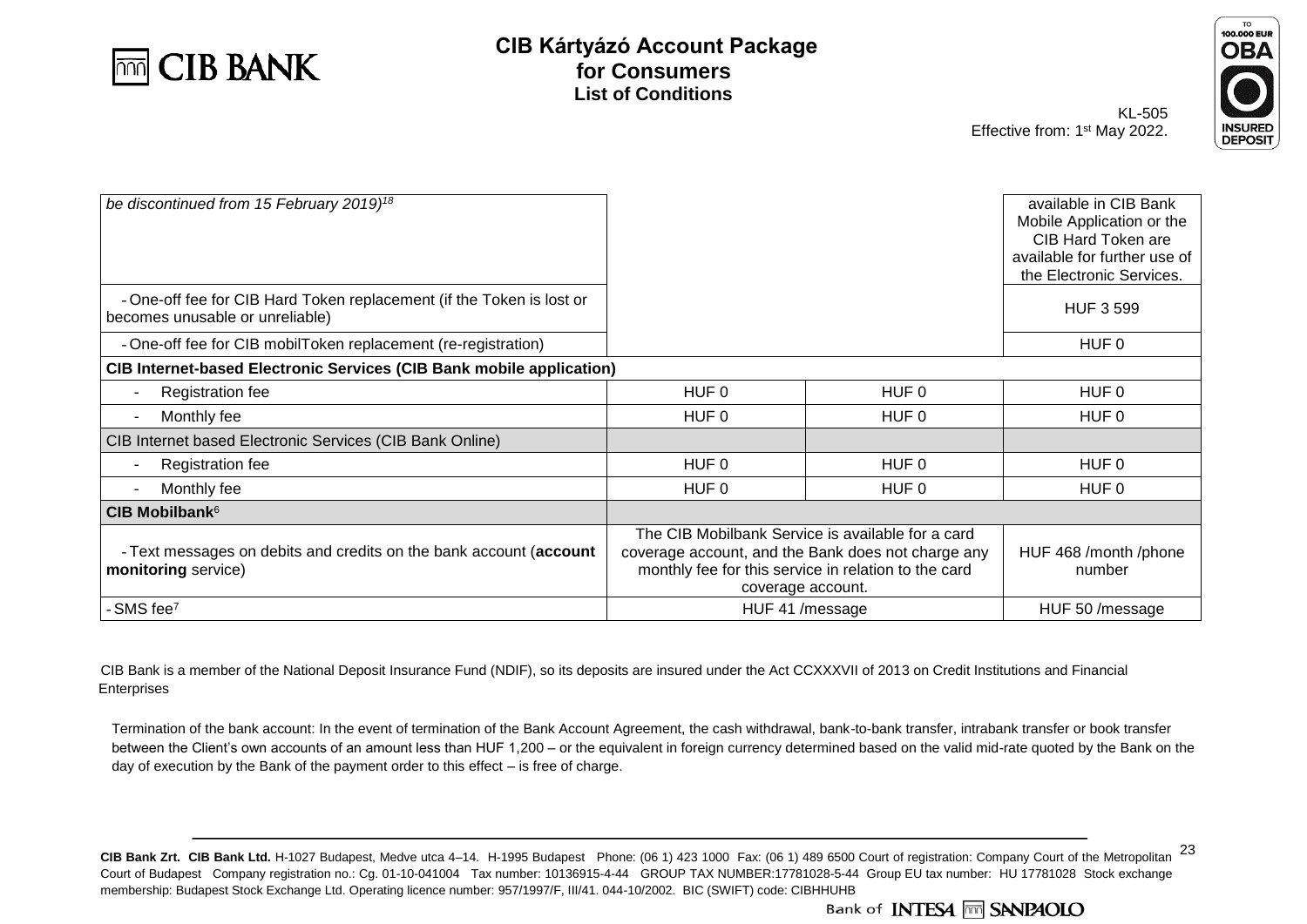



KL-505 Effective from: 1<sup>st</sup> May 2022. **DEPOSIT** 

<sup>1.</sup> Products: Telekom DOMINO prepaid card, vendor: Magyar Telekom Nyrt.; Praktikum DOMINO prepaid card, vendor: Telenor Magyarország Zrt.; Vodafone VitaMAX prepaid card, vendor: Vodafone Magyarország Zrt. The pay-as-you-go mobile phone top-up service is available via the CIB24, CIB Internet Bank, CIB Bank mobile application and CIB Bank Online services.

<sup>2.</sup> The Bank assumes no obligation to execute large cash withdrawals at a time that has not been agreed in advance. Notice of withdrawals of large amounts of cash must be given to the Bank in advance, either verbally (by telephone, CIB24/in person) or in writing as follows: Giving advance notice of the withdrawal of large sums of cash:

| Deadline for giving notice                  |                             | Daily amount of cash withdrawal |                 |                                   |
|---------------------------------------------|-----------------------------|---------------------------------|-----------------|-----------------------------------|
|                                             |                             | <b>HUF</b>                      | EUR. USD        | Other                             |
| bank working day<br>before the withdrawal   | Monday-Thursday<br>up to    | ,000,000 - 10,000,000,1         | $1.000 - 5.000$ | Up to the equivalent of USD 5,000 |
| 2 bank working days befor<br>the withdrawal | 15:00<br>Friday up to 14:00 | Over 10,000,000                 | Over 5.000      | Over the equivalent of USD 5,000  |

Giving advance notice of a cash withdrawal or cash deposit of more than 50 coins:

- Advance notice of cash withdrawals or cash deposit of up to HUF 500 000 must be given 2 working days before the withdrawal or deposit.
- Notice of cash withdrawals or cash deposit of over HUF 500 000 must be given 3 working days before the withdrawal or deposit, by 15:00 from Monday to Thursday and by 14:00 on Friday, and a list of denominations must be provided.
- <sup>3.</sup> In addition to the commissions related to foreign exchange transactions performed on the Client's bank account, the bank account of the Client or the Initiator of the foreign exchange transaction – as agreed by the Parties – will be charged with any incidental expenses related to the transactions performed (e.g. postal or DHL costs), and with the costs and commissions justifiably charged by the bank(s) involved in the execution of the transaction. (This also includes, in the case of outgoing FCY payments to destination countries that use the IBAN international bank account number format, the fee of approx. EUR 5-15, charged by the foreign bank if the beneficiary's account number was indicated incorrectly, or indicated in non-IBAN format, on the payment order.) In case of transfers outside the EEA, if the Client undertakes to pay all the costs associated with the transfer, he must ensure the availability of sufficient funds to cover such costs. The precise extent of such costs differs from bank to bank. The HUF equivalent of FCY transfer commissions and (e.g. SWIFT) costs are debited at the time of execution, and any justifiably charged cost and commission claims of banks, financial institutions or other institutions involved in the arrangement of the transaction (e.g. additional fees charged in respect of transfers that require manual processing by them) are debited as and when they arise. These costs can arise in both outbound and inbound foreign currency transfers and can therefore be debited. Transfer orders submitted on a transfer order form are accepted by CIB Bank only on a special foreign currency transfer order form.
- <sup>4</sup> CIB Bank's sell/buy foreign exchange rate valid on the date of debiting the account is applied to calculate the amount of orders submitted in a currency different from that of the account debited.

EEA Region: institution established by certain members of the European Union and European Free Trade Association (EFTA), an extension of the European Union's single market. Member States: Austria, Belgium, Bulgaria, Cyprus, Czech Republic, Denmark, Estonia, Finland, France, Greece, Netherlands, Croatia, Ireland, Poland, Latvia, Lithuania, Luxembourg, Hungary, Malta, Germany, Italy, Portugal, Romania, Spain, Sweden, Slovakia, Slovenia, Iceland, Liechtenstein, Norway.

SEPA: Single Euro Payments Area – business partners within the area can execute their Euro Payment Transactions (SEPA-Transfer, - Collection and Card Payments) regardless of their place of residence (inhabitancy) - within or outside the border - under the same basic conditions, rights and obligations. (Single Euro Payments Area): a

<sup>24</sup> **CIB Bank Zrt. CIB Bank Ltd.** H-1027 Budapest, Medve utca 4–14. H-1995 Budapest Phone: (06 1) 423 1000 Fax: (06 1) 489 6500 Court of registration: Company Court of the Metropolitan Court of Budapest Company registration no.: Cg. 01-10-041004 Tax number: 10136915-4-44 GROUP TAX NUMBER:17781028-5-44 Group EU tax number: HU 17781028 Stock exchange membership: Budapest Stock Exchange Ltd. Operating licence number: 957/1997/F, III/41. 044-10/2002. BIC (SWIFT) code: CIBHHUHB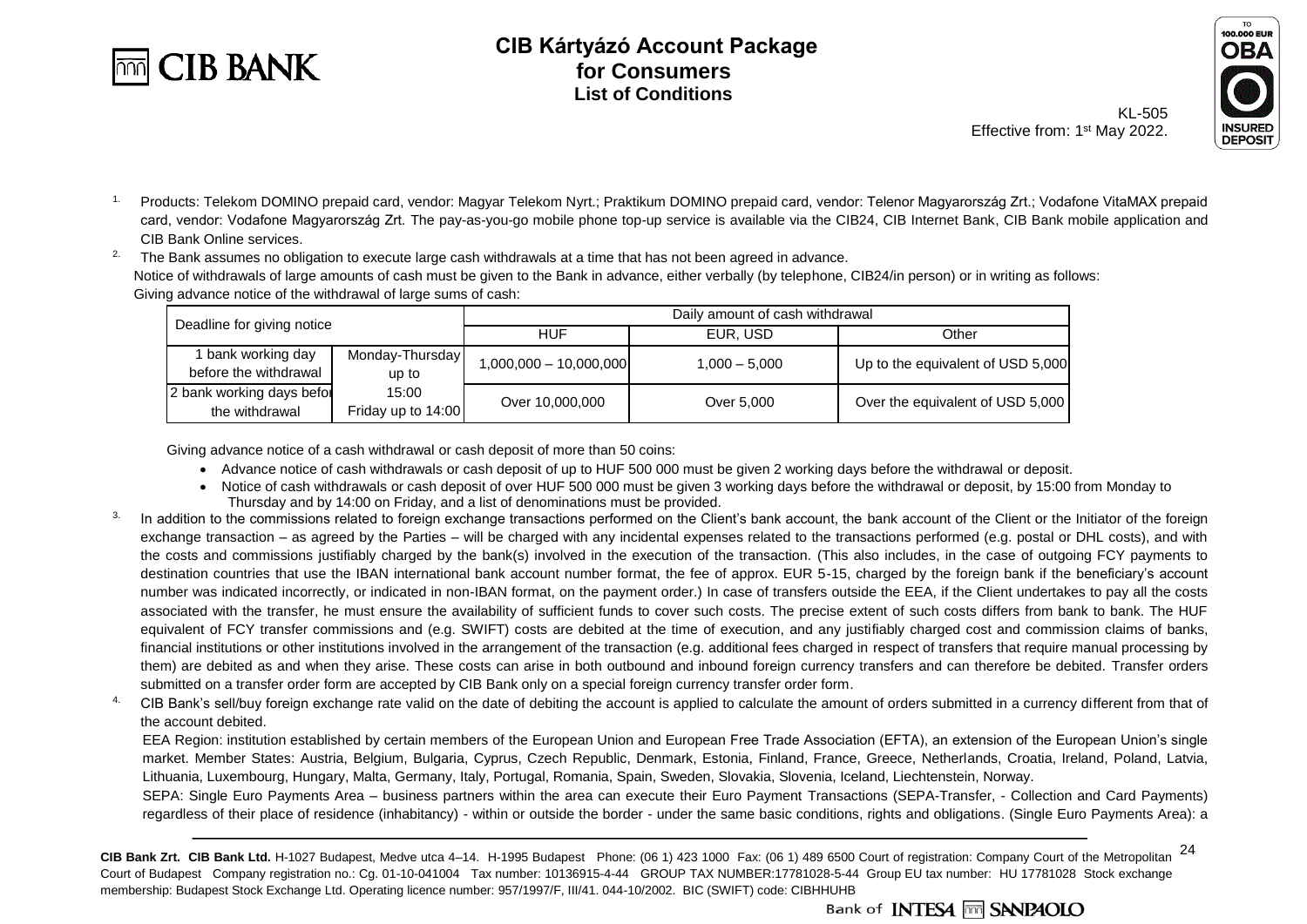



KL-505 Effective from: 1<sup>st</sup> May 2022.

payment instrument for sending and receiving payments in Euro, using unified standards and rules, a common European payment tools in the European Economic Area. (Further information: [https://www.mnb.hu/fogyasztovedelem/bankszamlak/szolgaltatasok/mi-az-egyseges-euro-fizetesi-ovezet-sepa\)](https://www.mnb.hu/fogyasztovedelem/bankszamlak/szolgaltatasok/mi-az-egyseges-euro-fizetesi-ovezet-sepa)

- <sup>5.</sup> In the case of foreign exchange transfer orders with a beneficiary who keeps their account with a financial service provider established outside the EEA, if the account holder doesn't agree to pay the foreign bank charges, the transferred amount could be credited to the bank account of the beneficiary reduced by any arising intermediary bank charges, which differ from bank to bank.
- <sup>6.</sup> In the case of the Account Monitoring Service, the bank sends an SMS text message on transactions above HUF 500, while in the case of the Card Monitoring Service the bank sends an SMS text message on all transactions. Clients can modify this limit via CIB24, CIB Internet Bank or in a branch of the Bank. Monthly fees are first charged on the day that the service is requested, and on the corresponding day of every consecutive month thereafter.
- <sup>7.</sup> The SMS fee is charged on the basis of the SMS text messages sent by the bank. The SMS fee is charged as an aggregated monthly fee, starting from the day on which the service is requested.
- 8. The CIB Unsecured Loans TECHNICAL Account, which serves for making repayments on the CIB Personal Loan and the CIB Debt Consolidation Loan, is a restrictedpurpose payment account on which only Transactions specified in this List of Conditions may be executed, and in relation to which only the supplementary services specified in this List of Conditions may be requested. A CIB Unsecured Loans TECHNICAL Account may be opened in the case of an application for a CIB Debt Consolidation Loan, and, in the case of a CIB Personal Loan applied for by 3 November 2014, for the purpose of disbursement and repayment; indeed, in these cases, the opening of such an account is compulsory. The related account statements are made available by the Bank to the Client via the CIB Internet Bank. A Debit Card may not be requested to go with the CIB Unsecured Loans TECHNICAL Account.
- 9. The execution of cheque collection orders takes a minimum of 30 Bank Working Days from submission of the order by the Client. The Bank excludes its liability for any lengthening of this deadline due to the paying bank's procedure related to execution of the collection order. The deadlines applicable to execution should in every case be interpreted as being over and above the deadlines specified in this List of Conditions. The Bank is only able to provide the Client with advance information on the deadlines of third-party banks' procedures in respect of which it has information.
- <sup>10.</sup> Besides the commission related to the given transaction, the Principal's bank account is debited with the costs and commissions lawfully charged by Magyar Posta Zrt. that arise in connection with the executed transaction, and which are debited at the time they arise. An exception is Magyar Posta's fee charged for each money order, which is debited from the forint account at the same time as the transfer, and the payment-order's postal production fee, which is charged to the forint account at the start of the month following the month of performance together with the account management fee.
- <sup>11.</sup> Fee applicable in the case of an agreement concluded with regard to the sending or making available of the monthly statement via the Electronic Service, with the proviso that in every case the first paper-based monthly statement for the given month is free of charge.
- <sup>12.</sup> The first paper bank statement for each month is always free of charge.
- <sup>13.</sup> To go with any existing or newly requested CIB mortgage-backed loan, the Client may select, by 31 December 2019, the CIB 'Kártyázó' Minimum Account Package with INGFED account-management fee discount, provided that he/she has a CIB mortgage-backed loan at the bank as a debtor/co-debtor and the bank account serving as the place of disbursement of the loan/debiting of the repayments is the bank account, opened by the Client in his/her name, to which the discount applies. Monthly accountmanagement fee for the CIB 'Kártyázó' Minimum Account Package with an INGFED account-management fee discount: 50% of the account-management fee for the CIB 'Kártyázó' Minimum Account Package; thus the monthly account-management fee for the CIB 'Kártyázó' Minimum Account Package with an INGFED discount is: HUF 1 130. If a CIB 'Kártyázó' Minimum Account Package is used with an INGFED account-management fee discount, in the case of at least 10 purchase transactions with a debit or credit card, as well as in the case of at least 20 purchase transactions with a debit or credit card, there is no fee reimbursement, and thus the monthly account-